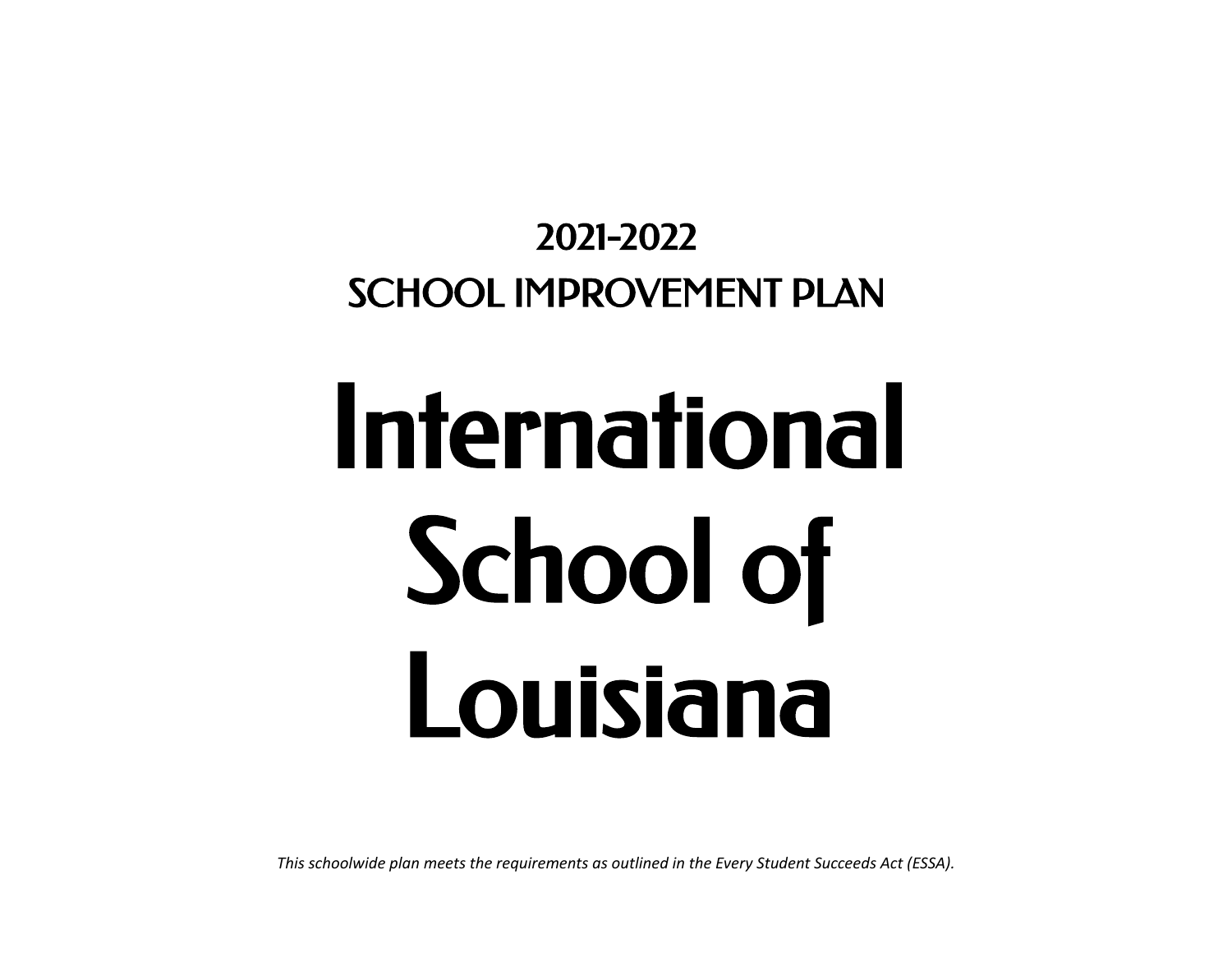# **1. COMPREHENSIVE NEEDS ASSESSMENT**

- Provide outcomes of the school's comprehensive needs assessment, as well as a description of the data sources used in the process. Findings should include detailed analysis of all student subgroups; an examination of student, teacher, school, and community strengths and needs; and a summary *of priorities that will be addressed in the schoolwide plan.*
- The Comprehensive Needs Assessment will be used to develop a comprehensive plan for the entire school that takes into account information on the academic achievement of children in relation to challenging State academic standards, particularly the needs of those children who are failing, or are at-risk of failing, to meet the State academic standards and any other factors as determined by the school and District.

| <b>STRENGTHS</b>                                                                                                                                                                                                                                                        | <b>WEAKNESSES</b>                                                                                                                                                                                                                                                                                         |
|-------------------------------------------------------------------------------------------------------------------------------------------------------------------------------------------------------------------------------------------------------------------------|-----------------------------------------------------------------------------------------------------------------------------------------------------------------------------------------------------------------------------------------------------------------------------------------------------------|
| The 2019 LEAP Student Growth to Mastery Index was 95.3 points. ISL<br>received an A rating for Growth. (2018 is the first year schools had this<br>index score available to them.).                                                                                     | ISL's LEAP Assessment Index scores have declined over the past two years; that<br>said, our scores have remained relatively the same without much movement<br>(difference). A focus on improving student scores should increase our Assessment<br>Index and demonstrate forward momentum.                 |
| The overall ELA LEAP 2025 Assessment Index has remained our strongest<br>content area. ISL students are always in the top 10 highest scoring schools<br>in the New Orleans metro area. The list includes highly selective schools;<br>ISL is an open enrollment school. | Areas of weakness have been our grade 3-5 Social Studies LEAP 2025 Assessment<br>Index as well as Math in general.                                                                                                                                                                                        |
| ISL LEAP 2025 subgroup for students with disabilities continues to<br>outperform the State average - by 94%. ISL has been designated an Equity<br>Honoree.                                                                                                              | The % of SpEd students enrolled at ISL continues to lag behind the state and metro<br>average. The Enroll NOLA algorithm has been adjusted to prioritize students with<br>IEPs for admission into Kindergarten and First Grade. Teachers need training to be<br>able to meet the needs of these students. |

**DATA SOURCES:** School Demographic Information, DIBELS Trend Data, School Performance Scores (SPS), Assessment Index Comparison for Student Growth Purposes, Trend Data, ELA and Math Category/Subcategory Data, Subgroup Percent Proficiency, CRT Assessment Index, Dropout Credit Accumulation Index (DCAI), ANet benchmark testing, DELF scores, DELE scores, Discipline Data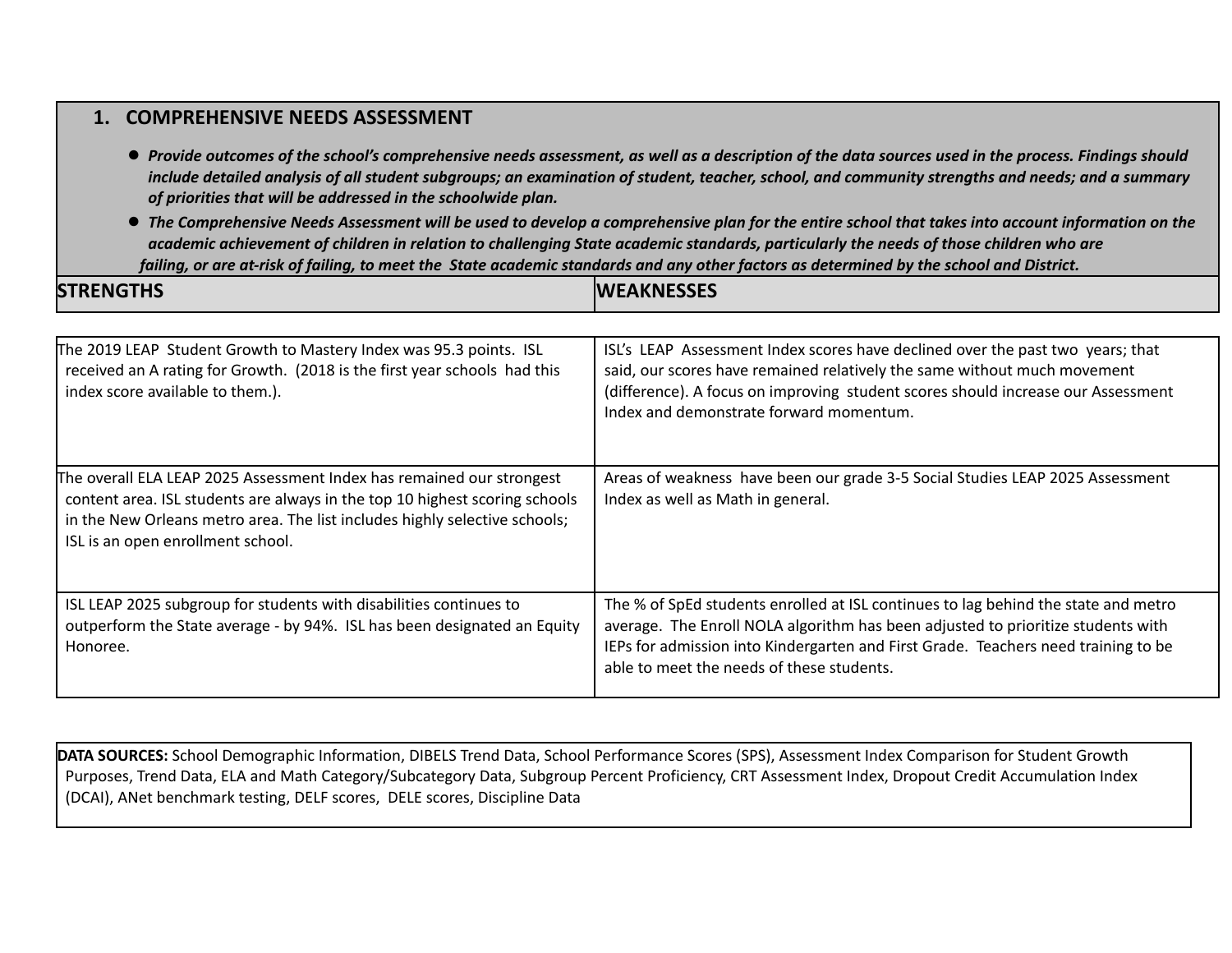| <b>GOALS</b>                                                                                                                                                                                                         |
|----------------------------------------------------------------------------------------------------------------------------------------------------------------------------------------------------------------------|
| Goals must be Specific, Measurable, Achievable, Results-focused, and Time-bound.<br>Must Include at Least 3 Academic Goals Aligned to the Most Current School Data Analysis<br>Must Include at Least 1 Subgroup Goal |
| From Spring 2021 to Spring 2022, the students in the subgroup "Students With Disabilities" will increase their Top Growth Index on the LEAP 2025 by at<br>least 2 percentage points.                                 |
| From Spring 2021 to Spring 2022, the percent of students achieving Mastery or above in the LEAP 2025 Math will increase by at least 3 percentage<br>2.<br>points.                                                    |
| From Spring 2021 to Spring 2022, grade 3-5 students achieving Basic on the LEAP 2025 Social Studies Assessment will increase by 4 percentage points at<br>3.<br>each grade level.                                    |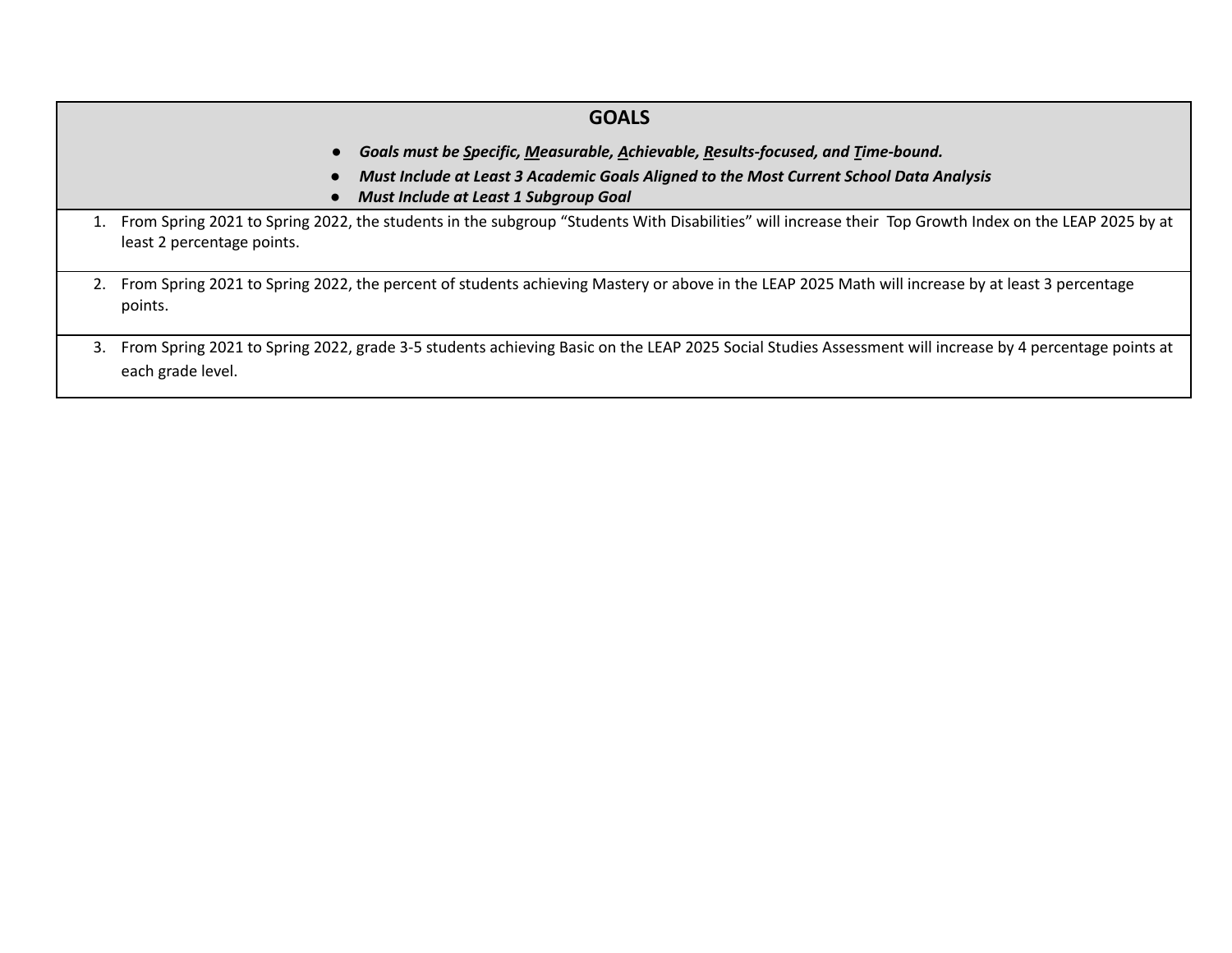# **2. PARENT AND FAMILY ENGAGEMENT**

- The SIP must be developed with the involvement of parents and other members of the community to be served, as well as individuals who will carry out the plan, including teachers, principals, other school leaders, paraprofessionals, and, if appropriate, specialized instructional support personnel, and school staff. If the plan relates to a secondary school, students may be included and other individuals determined by the school.
- The SIP shall be available to the District, parents, and the public, and information contained in the plan shall be in an understandable and uniform format *and, to the extent practicable, provided in a language that the parents can understand.*
- Each school must meet ESSA requirements, including the development and implementation of a parent and family engagement policy that *includes a school-parent compact outlining shared responsibility for high student academic achievement.*

| PARENT/FAMILY ENGAGEMENT ACTIVITY                                                                                                                                                                                                                                                                                                                                                                                                                                                                                                                                                                                                                                                                                                                                                                                                                                                                                        | <b>GOAL(S)</b><br><b>ADDRESSED</b> | <b>BUDGET(S) USED TO</b><br><b>SUPPORT ACTIVITY</b>                                                                                                                                            | <b>ITEMS TO BE</b>                                        | <b>EFFECTIVENESS</b>                                                                                                                           |
|--------------------------------------------------------------------------------------------------------------------------------------------------------------------------------------------------------------------------------------------------------------------------------------------------------------------------------------------------------------------------------------------------------------------------------------------------------------------------------------------------------------------------------------------------------------------------------------------------------------------------------------------------------------------------------------------------------------------------------------------------------------------------------------------------------------------------------------------------------------------------------------------------------------------------|------------------------------------|------------------------------------------------------------------------------------------------------------------------------------------------------------------------------------------------|-----------------------------------------------------------|------------------------------------------------------------------------------------------------------------------------------------------------|
|                                                                                                                                                                                                                                                                                                                                                                                                                                                                                                                                                                                                                                                                                                                                                                                                                                                                                                                          |                                    |                                                                                                                                                                                                | <b>PURCHASED TO</b><br><b>SUPPORT ACTIVITY</b>            |                                                                                                                                                |
| Describe how all parents will be involved in the design and<br>evaluation of the SIP (include the month that activity will take<br>place):<br>Design:<br>Website/Comment Feedback Button: The SIP plan will be<br>available on the International School of Louisiana website.<br>Parents and community members may offer input and/or<br>give feedback on the SIP plan via web-based form.<br>The SIP plan is available in the front office of each campus for<br>parents to review and offer input and feedback.<br>Coffee and Croissants (formalized family engagement<br>$\bullet$<br>meetings with administrators) meetings that happen 3 times<br>annually.<br>Due to the ongoing COVID-19 pandemic, some or all of these<br>events may be held virtually.<br>Evaluation:<br>• Parent Survey in Spring - Parents are invited to give input on<br>many issues including the school's SIP plan and<br>implementation. | Goal(s):<br> 1, 2, 3               | <b>Budgets</b> used to<br>support this activity:<br>$\boxtimes$ GFF<br>$\Box$ Title I<br>$\Box$ Title II<br>$\Box$ 8g<br>$\square$ IDEA<br>$\Box$ Title III<br>$\Box$ Title IV<br>$\Box$ Other | ltems Needed:<br>Copies of the SIP plan<br>School website | <b>Effectiveness Measure:</b><br>Family Survey; Parent/Family<br>Feedback on Website; Meeting<br><b>Notes</b><br><b>Effectiveness Results:</b> |
|                                                                                                                                                                                                                                                                                                                                                                                                                                                                                                                                                                                                                                                                                                                                                                                                                                                                                                                          |                                    |                                                                                                                                                                                                |                                                           |                                                                                                                                                |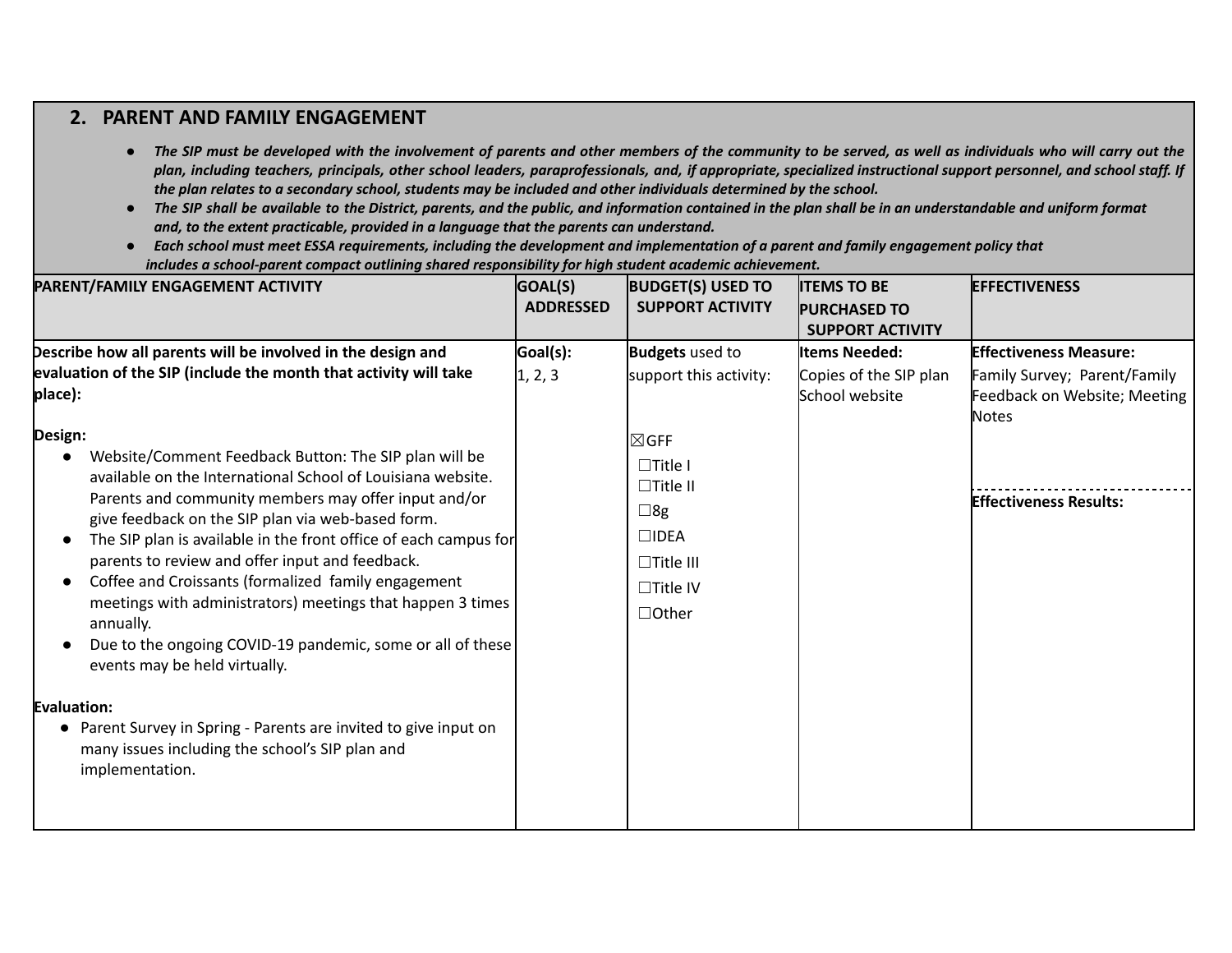| Describe how parents and community stakeholders are included      | Goal(s): | <b>Budgets</b> used to | litems Needed:                         | <b>Effectiveness Measure:</b> |
|-------------------------------------------------------------------|----------|------------------------|----------------------------------------|-------------------------------|
| as decision makers in a broad spectrum of school decisions:       | 1, 2, 3  | support this activity: | Copies of SIP plan,                    | Parent Feedback to            |
|                                                                   |          |                        | <b>Parent Conference</b>               | Administration and            |
| Back to School/ Annual Title One Fall meeting with                |          | $\blacksquare$ Title I | Invitations,                           | Teachers, Sign-In Sheets      |
| parents to discuss standards, curriculum, grade                   |          | $\Box$ Title II        | Conference                             |                               |
| level expectations, classroom routines &                          |          | $\Box$ GFF             | agendas and                            |                               |
| procedures, school wide communication and<br>calendar of events.  |          | $\Box$ 8g              | forms, including<br>intervention forms | <b>Effectiveness Results:</b> |
| Families are invited to meet 3 times annually with<br>$\bullet$   |          | $\square$ IDEA         | and data                               |                               |
| administrators to discuss Family Engagement, School               |          | $\Box$ Title III       |                                        |                               |
| Improvement and other issues that may be of concern               |          | $\Box$ Title IV        | Copies of IEPs and                     |                               |
| or interest.                                                      |          | □Other                 | <b>Behavior Plans</b>                  |                               |
| Teacher/Parent Conferences - Parents are invited to               |          |                        |                                        |                               |
| school to meet with the teacher and other school                  |          |                        | <b>Back to School Title</b>            |                               |
| personnel to discuss student academic and behavioral              |          |                        | One Schedules and                      |                               |
| success at school.                                                |          |                        | Agendas and Sign-in                    |                               |
| IEP Meetings - Parents of students with disabilities<br>$\bullet$ |          |                        | <b>Sheets</b>                          |                               |
| participate in creating Individualized Education Plans for        |          |                        |                                        |                               |
| their children.                                                   |          |                        | Meet and                               |                               |
| Grade level Orientation/Meet and Greet- Parents and               |          |                        | Greet/Orientation                      |                               |
| students are invited to meet their teacher/s and support          |          |                        | Schedules and                          |                               |
| staff, before the first day of school, deliver their              |          |                        | Agendas and Sign-in                    |                               |
| supplies, and acclimate themselves to the school and              |          |                        | <b>Sheets</b>                          |                               |
| classrooms.                                                       |          |                        |                                        |                               |
| <b>Special Education Advisory Council Meetings</b><br>$\bullet$   |          |                        |                                        |                               |
| Due to the ongoing COVID-19 pandemic, some or all of              |          |                        |                                        |                               |
| these events may be held virtually.                               |          |                        |                                        |                               |

 $\blacksquare$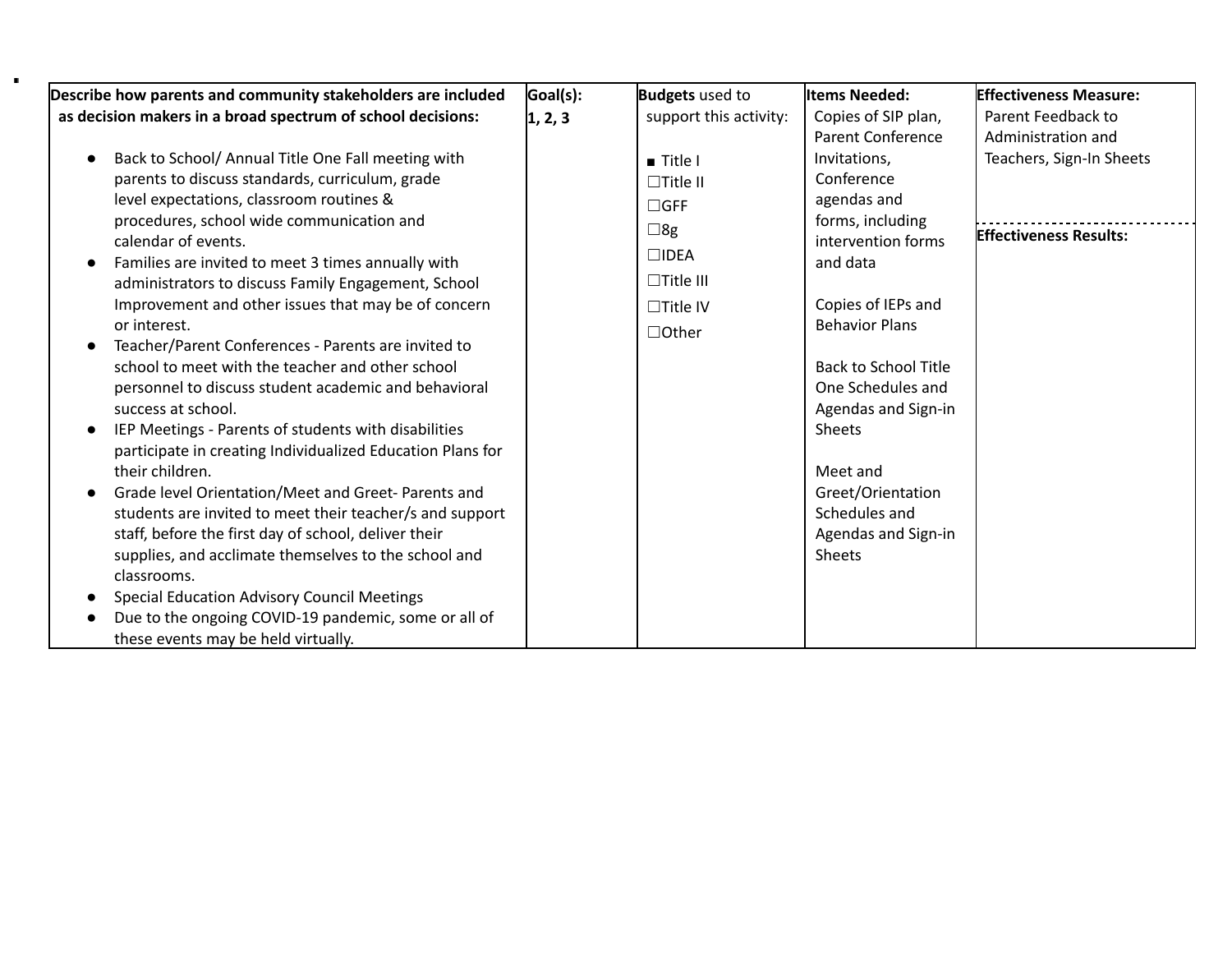| Describe how the school communicates information to parents                         | Goal(s): | <b>Budgets</b> used to | <b>Items Needed:</b>        | <b>Effectiveness Measure:</b> |
|-------------------------------------------------------------------------------------|----------|------------------------|-----------------------------|-------------------------------|
| regarding the strategies and activities in the SIP, curriculum,                     | 1, 2, 3  | support this activity: | <b>School Newsletters</b>   | Assessment Data               |
| assessments, student progress, etc.:                                                |          | $\blacksquare$ Title I | <b>Student Progress</b>     | Parent Feedback               |
|                                                                                     |          | $\Box$ Title II        | Reports                     | Sign-in Sheets from Back to   |
| The school's weekly electronic newsletter The Tidbits.                              |          | $\Box$ GFF             | <b>Informational Flyers</b> | School, Meet and              |
| Home School Connection Folders - Teachers send home                                 |          | $\Box$ 8g              | <b>School Website Meet</b>  | Greet/Orientation and         |
| graded work, notes, and reminders in folders daily.                                 |          | $\square$ IDEA         | and Greet                   | <b>Parent Meetings</b>        |
| Google Classroom MS Parents can log in to check student's<br>$\bullet$              |          |                        | Schedule                    |                               |
| assignments, missed assignments, and absences. Also,                                |          | $\Box$ Title III       | Open House                  |                               |
| parents can see information regarding the student's                                 |          | $\Box$ Title IV        | Schedule and                |                               |
| progress and behavior and can communicate with the                                  |          | $\Box$ Other           | Materials                   |                               |
| teacher about their findings.                                                       |          |                        | <b>Student Progress</b>     |                               |
| School Website - Parents can check the School Website for                           |          |                        | Documentation and           |                               |
| information about teachers, curriculum, upcoming events,                            |          |                        | Data                        | <b>Effectiveness Results:</b> |
| school initiatives, and review policies procedures, events,                         |          |                        |                             |                               |
| school supplies, etc.                                                               |          |                        |                             |                               |
| Meet and Greet - Parents and students are invited to meet                           |          |                        |                             |                               |
| their teachers before the first day of school, deliver their                        |          |                        |                             |                               |
| supplies, and acclimate themselves to the school and                                |          |                        |                             |                               |
| classroom.                                                                          |          |                        |                             |                               |
| Back to School Title One-Fall meeting with parents to                               |          |                        |                             |                               |
| discuss standards, curriculum, grade level expectations,                            |          |                        |                             |                               |
| classroom routines and procedures, and upcoming events.                             |          |                        |                             |                               |
| Parent Conferences - These meetings are held to discuss<br>$\bullet$                |          |                        |                             |                               |
| student progress as needed.<br>Due to the ongoing COVID-19 pandemic, some or all of |          |                        |                             |                               |
| $\bullet$<br>these events may be held virtually.                                    |          |                        |                             |                               |
|                                                                                     |          |                        |                             |                               |
|                                                                                     |          |                        |                             |                               |
|                                                                                     |          |                        |                             |                               |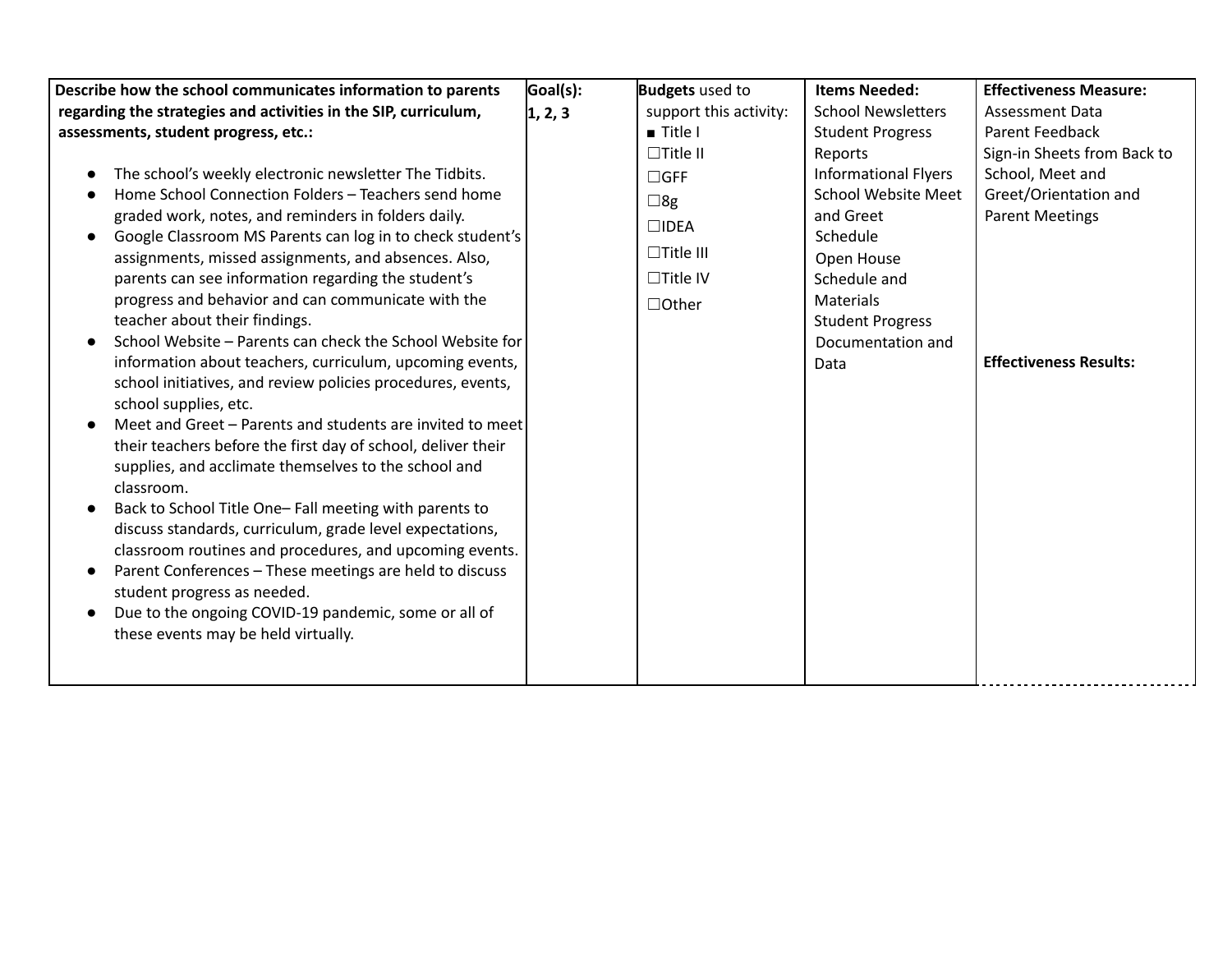| <b>Translation Services:</b>                                                                                                                                                                                                                                                                                                                                                                                                                                                                                       | Goal(s): | <b>Budgets</b> used to                                                                                                                                    | <b>Items Needed:</b>                        | <b>Effectiveness Measure:</b>                                             |
|--------------------------------------------------------------------------------------------------------------------------------------------------------------------------------------------------------------------------------------------------------------------------------------------------------------------------------------------------------------------------------------------------------------------------------------------------------------------------------------------------------------------|----------|-----------------------------------------------------------------------------------------------------------------------------------------------------------|---------------------------------------------|---------------------------------------------------------------------------|
| Schools must ensure that all staff communicate with LEP<br>$\bullet$<br>families in a language they can understand and notify LEP<br>families of any program, service, or activity<br>communicated to English-speaking families, to the extent<br>practicable. (Title VI of the Civil Rights Act of 1964)<br>Parents in need of translation services to discuss student<br>progress, assessment results, student concerns, etc. will<br>contact the school and a conference will be arranged<br>with a translator. | 1, 2, 3  | support this activity:<br>$\Box$ Title I<br>$\Box$ Title II<br>$\Box$ GFF<br>$\Box$ 8g<br>$\square$ IDEA<br>$\Box$ Title III<br>$\Box$ Title IV<br>□Other | All reports indicated,<br>including the SIP | Parent Sign-in sheets<br>Parent Feedback<br><b>Effectiveness Results:</b> |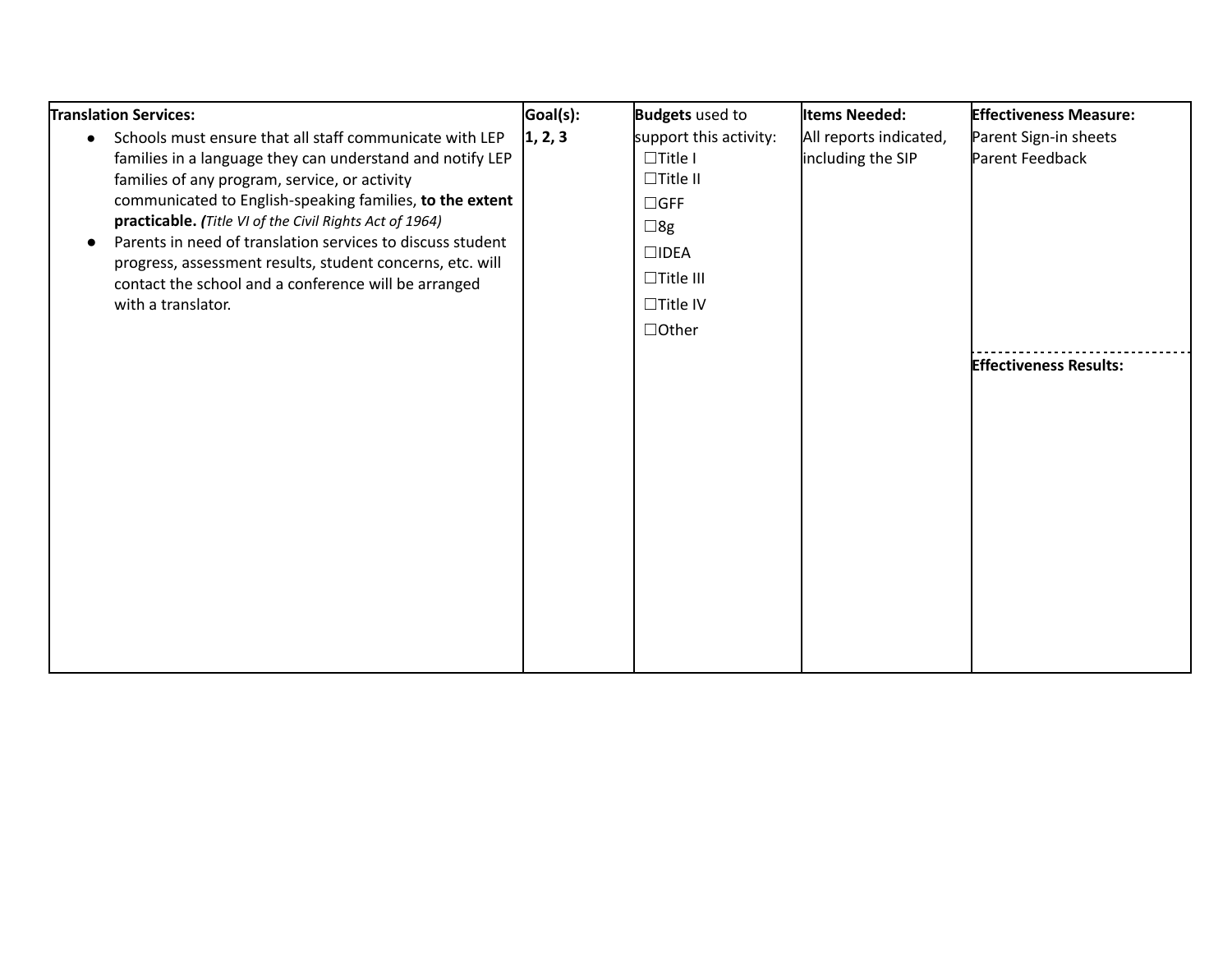Describe specific strategies/activities to assist parents and families in understanding such topics as the challenging State academic standards, State and local assessments, and how to monitor a child's progress. Also, describe activities that provide materials and training to help parents work with their children to *improve academic achievement. Include the month that the activity will take place if applicable.*

In compliance with LA Act 436, at least three meetings will be held during the school year to provide parents with information on how to access the  $\mid$  curriculum. This information will be provided during school Open House events, PTA meetings, and other parent orientation meetings.

| Parent Family Engagement Activity 1:<br>Meet and Greet/Orientation/Title One Meetings (August)<br>include: Annual Review of curriculum, State Standards,<br>School and State Assessments, Transportation, Before and<br>After Care, Family Student Handbook and Code of<br>Conduct (general school policies and procedures around<br>student learning such as the no homework policy, etc.). | Goal(s):<br> 1, 2, 3 | <b>Budgets</b> used to<br>support this activity:<br>$\Box$ Title I<br>$\Box$ Title II<br>$\Box$ GFF<br>$\Box$ 8g<br>$\Box$ IDEA<br>$\Box$ Title III<br>$\Box$ Title IV<br>$\Box$ Other | <b>Items Needed:</b><br>Slide show<br><b>Handouts</b>                                                                                                       | <b>Effectiveness Measure:</b><br>Parent Sign-in Sheets<br>Parent Feedback<br><b>Effectiveness Results:</b> |
|----------------------------------------------------------------------------------------------------------------------------------------------------------------------------------------------------------------------------------------------------------------------------------------------------------------------------------------------------------------------------------------------|----------------------|----------------------------------------------------------------------------------------------------------------------------------------------------------------------------------------|-------------------------------------------------------------------------------------------------------------------------------------------------------------|------------------------------------------------------------------------------------------------------------|
| Parent Family Engagement Activity 2:<br>Back to School Event (September)- Parents are invited to<br>meet with classroom teachers to experience how their<br>children learn in an ISL classroom and to receive more<br>specific information and other parent resources so<br>parents can be effective partners with teachers in their<br>child's learning.                                    | Goal(s):<br> 1, 2, 3 | <b>Budgets</b> used to<br>support this activity:<br>$\Box$ Title I<br>$\Box$ Title II<br>$\Box$ GFF<br>$\Box$ 8g<br>$\Box$ IDEA<br>$\Box$ Title III<br>$\Box$ Title IV<br>$\Box$ Other | <b>Items Needed:</b><br><b>Copies of State</b><br><b>Standards</b><br><b>Copies of</b><br><b>Assessments</b><br><b>Copies of Parent</b><br><b>Resources</b> | <b>Effectiveness Measure:</b><br>Sign-in Sheets<br>Parent Feedback<br><b>Effectiveness Results:</b>        |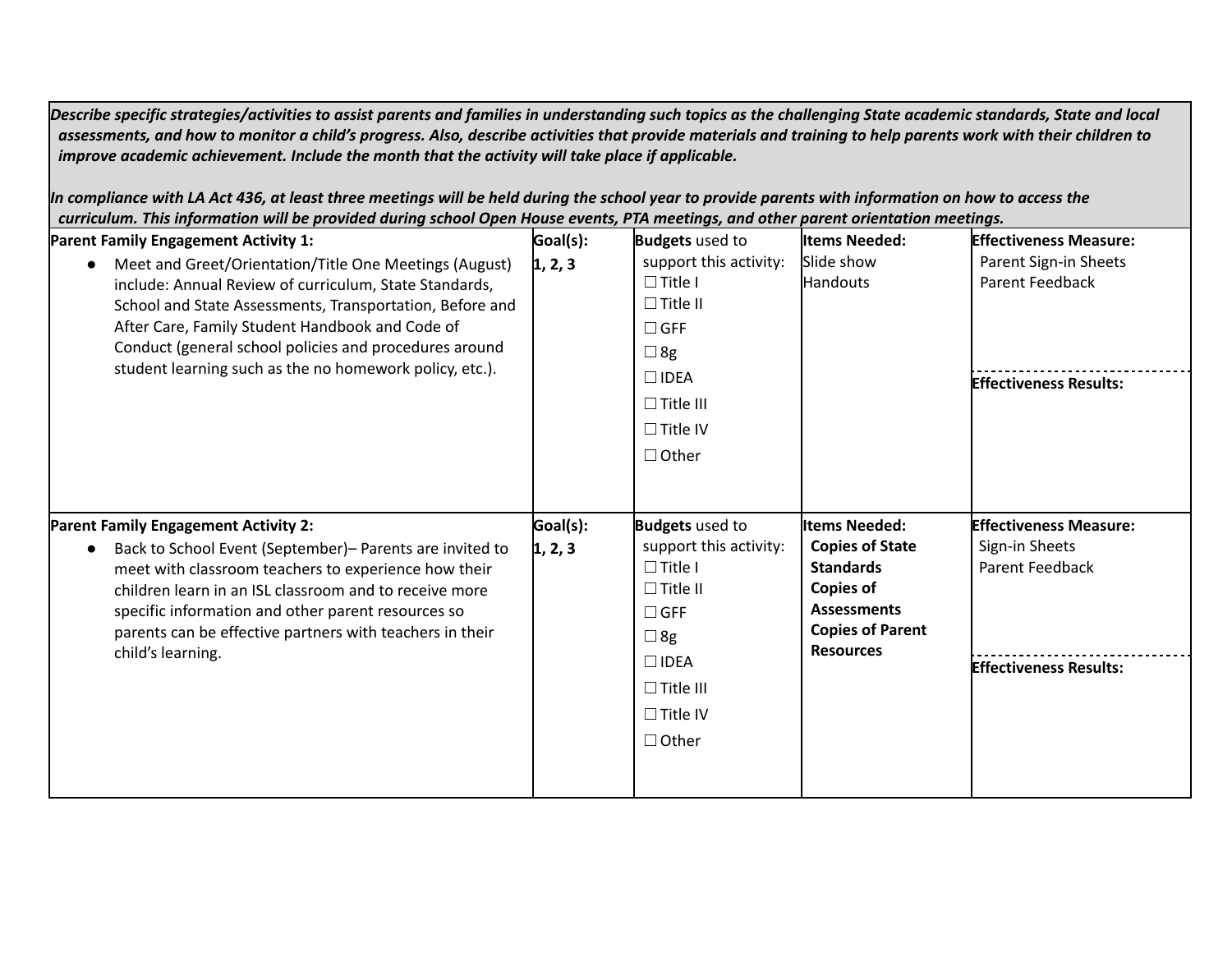| <b>Parent Family Engagement Activity 3:</b>                               | Goal(s): | <b>Budgets</b> used to                           | <b>Items Needed:</b>                               | <b>Effectiveness Measure:</b>                    |
|---------------------------------------------------------------------------|----------|--------------------------------------------------|----------------------------------------------------|--------------------------------------------------|
| Mid-Year capacity building activities for families with                   | 1, 2, 3  | support this activity:                           | Agendas and                                        | Parent Sign-in Sheet                             |
| content and varied times to meet the needs of different                   |          | $\blacksquare$ Title I                           | handouts                                           | Pre-Registration w/ISL                           |
| age groups, academic and developmental needs.                             |          | $\Box$ Title II                                  |                                                    | code                                             |
| Examples: Ages and stages - overview of developmental                     |          | $\Box$ GFF                                       | Email, website                                     | Parent Feedback                                  |
| stages of academic and social emotional growth in                         |          | $\Box$ 8g                                        | notifications; unique                              |                                                  |
| children; Eureka Math - what is it and how to help your                   |          | $\Box$ IDEA                                      | registration code for                              | <b>Effectiveness Results:</b>                    |
| child; Parenting a child with a learning disability; How to               |          | $\Box$ Title III                                 | <b>ISL</b> families                                |                                                  |
| help your child learn when they are learning in another                   |          |                                                  |                                                    |                                                  |
| language; Roots Connected family workshop series                          |          | $\Box$ Title IV                                  |                                                    |                                                  |
|                                                                           |          | $\Box$ Other                                     |                                                    |                                                  |
|                                                                           |          |                                                  |                                                    |                                                  |
|                                                                           |          |                                                  |                                                    |                                                  |
| <b>Parent Family Engagement Activity 4:</b>                               | Goal(s): | <b>Budgets</b> used to<br>support this activity: | <b>Items Needed:</b><br><b>Copies of Resources</b> | <b>Effectiveness Measure:</b><br>Parent Feedback |
| <b>Transition Activities:</b>                                             | 1, 2, 3  | $\Box$ Title I                                   | and Tidbits                                        |                                                  |
| 2nd to 3rd Grade (Dixon to Uptown)--Uptown<br>$\bullet$                   |          | $\Box$ Title II                                  |                                                    |                                                  |
| Campus 8th grade students visit the Dixon Campus                          |          |                                                  |                                                    |                                                  |
| and present information to the 2nd grade classes                          |          | $\Box$ GFF                                       |                                                    |                                                  |
| about the Uptown Campus and what they can expect                          |          | $\Box$ 8g                                        |                                                    |                                                  |
| when they make the transition to 3rd grade and the                        |          | $\Box$ IDEA                                      |                                                    | <b>Effectiveness Results:</b>                    |
| Uptown Campus. 2nd grade students visit the                               |          | $\Box$ Title III                                 |                                                    |                                                  |
| Uptown campus during International Week and visit                         |          | $\Box$ Title IV                                  |                                                    |                                                  |
| 3rd grade classroom presentations, parents are<br>invited to participate. |          | $\Box$ Other                                     |                                                    |                                                  |
| 5th to Middle School (Wesbank and Uptown to                               |          |                                                  |                                                    |                                                  |
| Uptown Middle School)--We host a day for 5th grade                        |          |                                                  |                                                    |                                                  |
| students from both campuses come to the Uptown                            |          |                                                  |                                                    |                                                  |
| Campus and experience a half day of their schedule                        |          |                                                  |                                                    |                                                  |
| where they move from class to class and learn more                        |          |                                                  |                                                    |                                                  |
| from their teachers about what they will be learning.                     |          |                                                  |                                                    |                                                  |
| Administration from the Uptown Campus meets with                          |          |                                                  |                                                    |                                                  |
| 5th Grade Parent on the Westbank and Uptown to                            |          |                                                  |                                                    |                                                  |
| address their specific needs about making the transition                  |          |                                                  |                                                    |                                                  |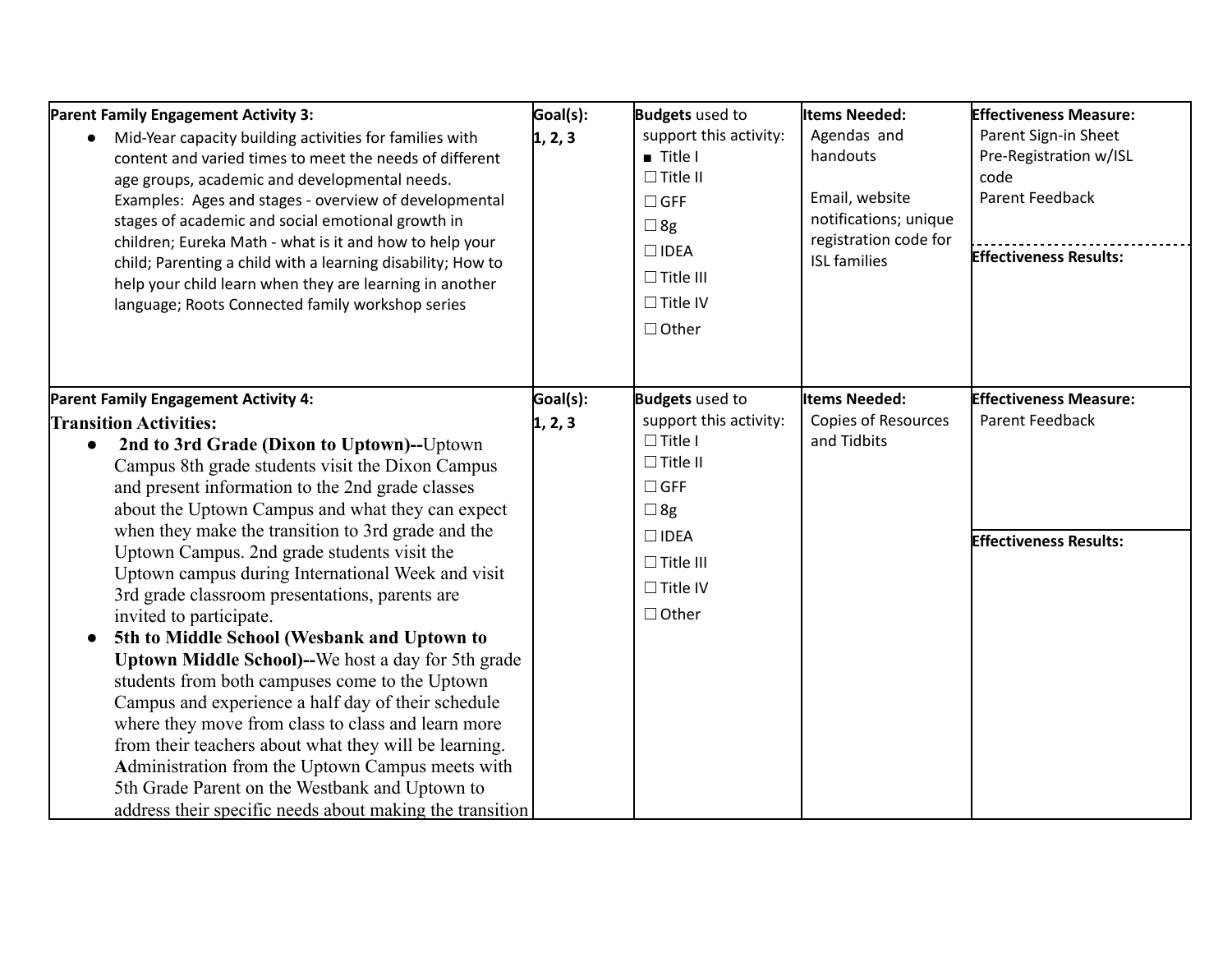| to Middle School at the Uptown Campus<br>8th Grade Transition to High School and Leaving<br><b>ISL--8th Grade Parents are invited to a meeting where</b><br>they learn about applying to high school (Oct). 8th<br>grade advisors work with students to prepare them to<br>pick a high school. 8th grade students prepare<br>presentations for the 2nd grade students about coming<br>to the Uptown Campus as a way of helping them say<br>good-bye to the Uptown Campus. |  |  |
|---------------------------------------------------------------------------------------------------------------------------------------------------------------------------------------------------------------------------------------------------------------------------------------------------------------------------------------------------------------------------------------------------------------------------------------------------------------------------|--|--|
| <b>Parent Family Engagement Activity 5:</b><br>Collaborating with the Community:<br>Assemblies, Open Studios<br>LEAP parent meeting<br>Field Trips<br>Parent/Teacher Conferences<br>Middle School Science Fair<br><b>Bookfair</b><br><b>Family Science Night</b><br><b>Fabulous Fortnight Showcase</b>                                                                                                                                                                    |  |  |

\*Due to the ongoing COVID-19 pandemic, some or all events may be held virtually.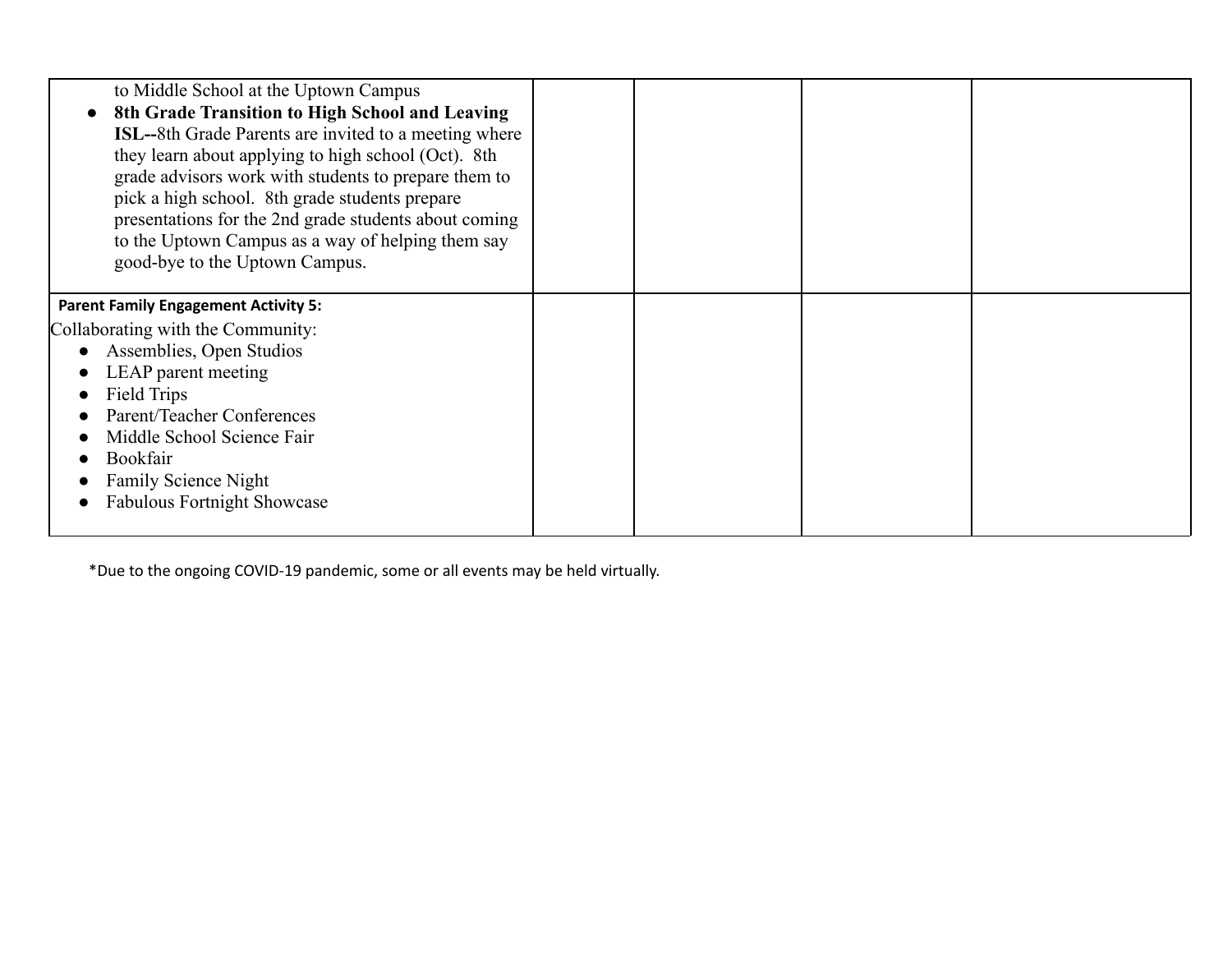# **3. SCHOOLWIDE PLAN STRATEGIES**

The schoolwide plan shall include a description of the strategies that the school will be implementing to address school needs, including a description **of how such strategies will:**

- Provide opportunities for all children, including each of the subgroups of students, to meet the challenging State academic standards
- Use methods and evidence-based instructional strategies that strengthen the core academic program in the school, increase the quantity and quality of learning time, and help provide an enriched and rigorous curriculum, which may include programs, activities, and courses *necessary to provide a well-rounded education;*
- Address the needs of all children in the school, but particularly the needs of those at risk of not meeting the challenging State academic *standards; and*
- Use evidence-based strategies to improve the achievement of the lowest-achieving students. (Include a description of how and when the

strategies will be implemented. Be sure strategies are aligned to areas identified in the comprehensive needs assessment.)

| <b>SCHOOLWIDE PLAN STRATEGY</b>                                                                                                                                                                                                                                                                                                                                          | <b>GOAL(S)</b><br><b>ADDRESSED</b> | <b>BUDGET(S) USED TO</b><br><b>SUPPORT ACTIVITY</b>                                                                                                                                                       | <b>ITEMS TO BE</b><br><b>PURCHASED TO</b><br><b>SUPPORT ACTIVITY:</b>                                                                                      | <b>EFFECTIVENESS</b>                                                                                                                                                                                                                                                     |
|--------------------------------------------------------------------------------------------------------------------------------------------------------------------------------------------------------------------------------------------------------------------------------------------------------------------------------------------------------------------------|------------------------------------|-----------------------------------------------------------------------------------------------------------------------------------------------------------------------------------------------------------|------------------------------------------------------------------------------------------------------------------------------------------------------------|--------------------------------------------------------------------------------------------------------------------------------------------------------------------------------------------------------------------------------------------------------------------------|
| Rigorous, Standards-Based Curriculum:<br>Achievement Network PD, Coaching and Benchmark<br>assessments<br>Social Studies - The use of LDOE to redesign Social<br>Studies Curriculum, Instructional Tasks in translation,<br>Eureka Math - Rigorous Math instruction for all grades<br><b>Focused Modeled Writing</b><br>PD Strategies: UDL Roots Connected PD grades K-5 | Goal(s):<br>1, 2, 3                | <b>Budgets</b> used to<br>support this activity:<br>$\blacksquare$ Title L<br>$\blacksquare$ Title II<br>$\Box$ GFF<br>$\Box$ 8g<br>$\square$ IDEA<br>$\Box$ Title III<br>$\Box$ Title IV<br>$\Box$ Other | <b>Items Needed:</b><br>ANet 2<br>Eureka Math materials<br>Translated<br>versions of the<br>l state Social<br><b>Studies</b><br>Curriculum.<br>School-wide | <b>IEffectiveness Measure:</b><br>LEAP Assessment results $-$<br>Indexes and subcategory<br>scores<br>Quarterly/final grades<br>Weekly Assessments and<br>daily exit tickets<br>Interim Benchmark<br>assessments for Social<br>studies.<br><b>Effectiveness Results:</b> |

# *Core Instruction*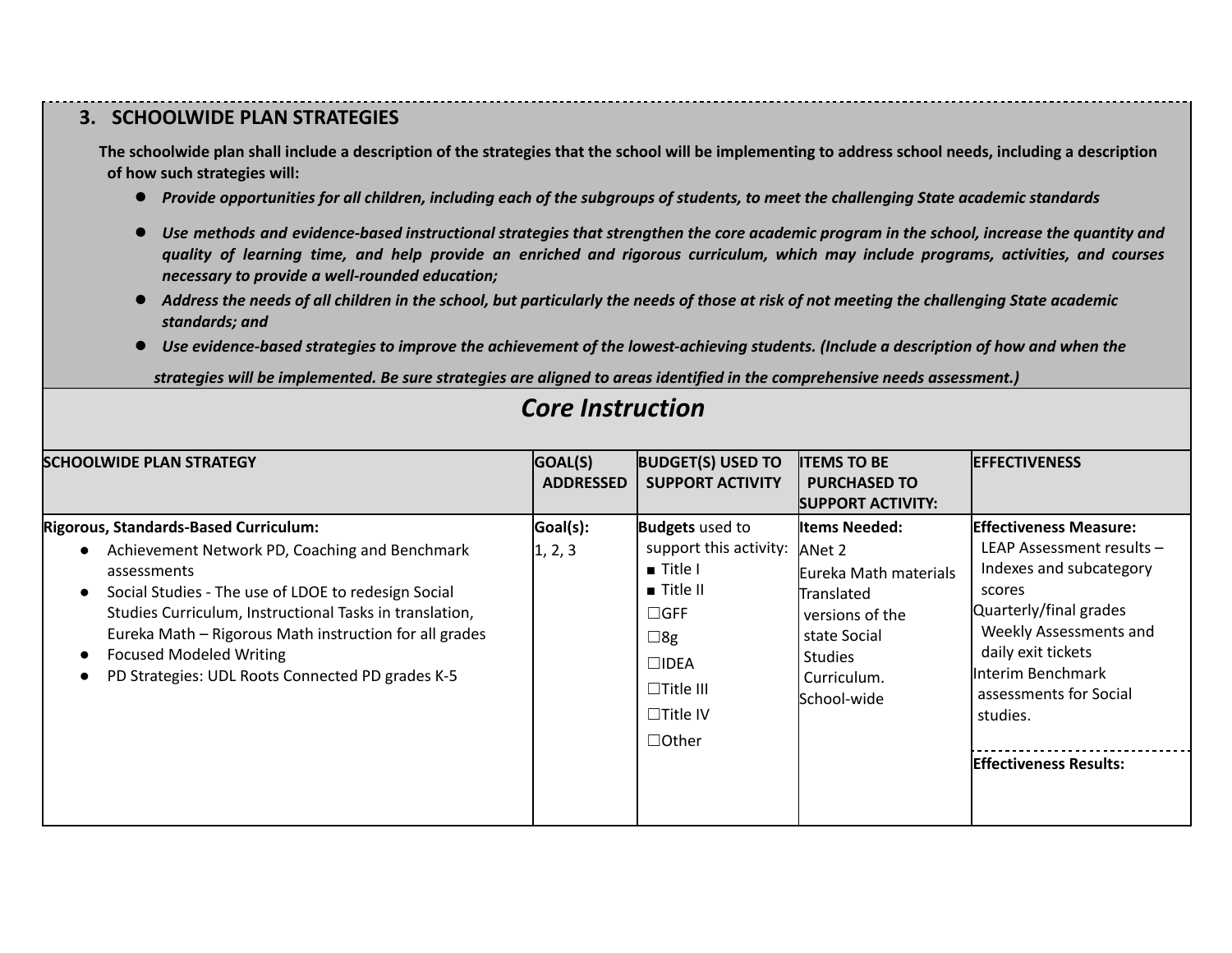| Use of Academic Assessments to Improve Instruction:                  | Goal(s): | <b>Budgets</b> used to | <b>Items Needed:</b>    | <b>Effectiveness Measure:</b> |
|----------------------------------------------------------------------|----------|------------------------|-------------------------|-------------------------------|
| <b>LEAP 2025</b>                                                     | 1, 2, 3  | support this           | <b>Testing</b>          | <b>Weekly Grades</b>          |
| <b>SLTs</b>                                                          |          | activity:              | <b>Materials</b>        | SemesterGrades/Progress       |
| <b>ANet Benchmarks</b>                                               |          | $\blacksquare$ Title I |                         | reports                       |
| iReady                                                               |          | $\Box$ Title II        |                         | <b>LEAP 2025</b>              |
| Unit Assessments and Exit Tickets in T/ELA, Math,                    |          | $\Box$ GFF             |                         | <b>SLT Results</b>            |
| and Social Studies                                                   |          | $\Box$ 8g              |                         | ANet                          |
| <b>Writing Rubrics</b><br>$\bullet$                                  |          | $\square$ IDEA         |                         |                               |
|                                                                      |          | $\Box$ Title III       |                         |                               |
|                                                                      |          | $\Box$ Title IV        |                         |                               |
|                                                                      |          | ■ Other                |                         |                               |
|                                                                      |          |                        |                         | <b>Effectiveness Results:</b> |
|                                                                      |          |                        |                         |                               |
|                                                                      |          |                        |                         |                               |
|                                                                      |          |                        |                         |                               |
| <b>Strategies Specific to Students with</b>                          | Goal(s): |                        | <b>Items Needed:</b>    | <b>Effectiveness Measure:</b> |
| <b>Disabilities:</b>                                                 | 1, 2, 3  | <b>Budgets</b> used to | Professional            | administrative observations   |
| UDL will be used by all teachers to create a more effective learning |          | support this           | Development             | IEP objectives met            |
| environment for students with disabilities.                          |          | activity:              |                         | SpEd progress reports         |
|                                                                      |          | $\Box$ Title I         |                         |                               |
|                                                                      |          | $\Box$ Title II        |                         |                               |
|                                                                      |          | $\Box$ GFF             | materials; assessments, |                               |
|                                                                      |          | $\Box$ 8g              | checklists              |                               |
|                                                                      |          | $\square$ IDEA         |                         |                               |
|                                                                      |          | $\Box$ Title III       |                         | <b>Effectiveness Results:</b> |
|                                                                      |          | $\Box$ Title IV        |                         |                               |
|                                                                      |          | $\Box$ Other           |                         |                               |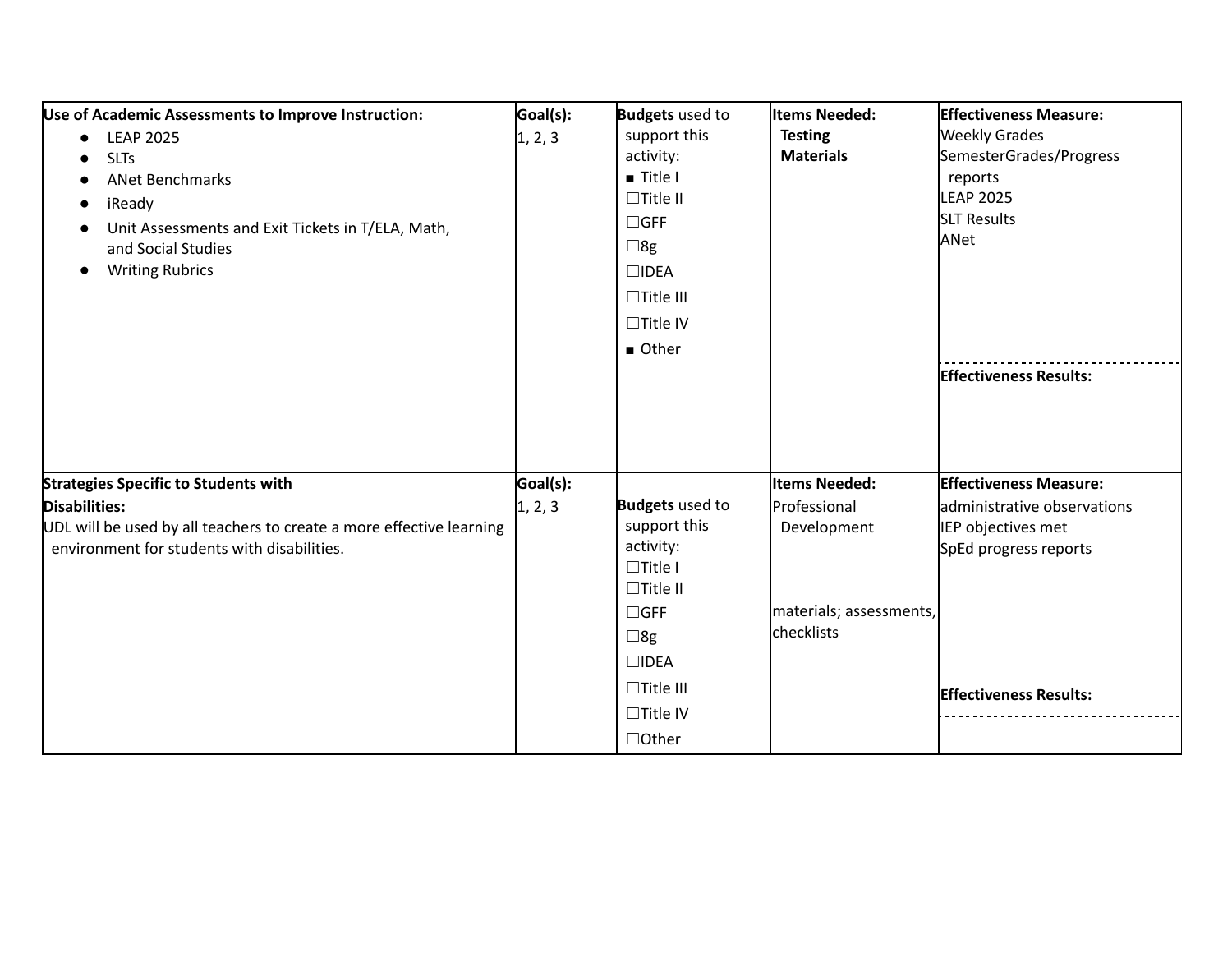| Strategies, Curriculum, and Assessments Specific to English                                                                                                                                                                                                  | Goal(s): | <b>Budgets</b> used to                  | <b>Items Needed:</b> | <b>Effectiveness Measure:</b> |
|--------------------------------------------------------------------------------------------------------------------------------------------------------------------------------------------------------------------------------------------------------------|----------|-----------------------------------------|----------------------|-------------------------------|
| Learners: ISL is an immersion school which allows students                                                                                                                                                                                                   | 1, 2, 3  | support this activity: EL materials and |                      | Individual student            |
| to access the curriculum in Spanish and French as well as                                                                                                                                                                                                    |          | $\Box$ Title I                          | software             | progress Classroom            |
| English. If there is a student who falls outside of those two                                                                                                                                                                                                |          | $\Box$ Title II                         |                      | grades; assessment            |
| languages additional EL support is provided on an                                                                                                                                                                                                            |          | $\Box$ GFF                              |                      | results ELPT results          |
| individual basis (these are rare exceptions)                                                                                                                                                                                                                 |          | $\Box$ 8g                               |                      |                               |
|                                                                                                                                                                                                                                                              |          | $\Box$ IDEA                             |                      | <b>Effectiveness Results:</b> |
| Describe the EL program at your school, including how and what                                                                                                                                                                                               |          | $\Box$ Title III                        |                      |                               |
| services are provided to the EL students:                                                                                                                                                                                                                    |          | $\Box$ Title IV                         |                      |                               |
| EL is offered as additional pull out support for those<br>students not able to access the EL curriculum via the gen ed<br>dual language curriculum. The Wilson Reading program is<br>used as well as grade appropriate small group or individual<br>support. |          | $\Box$ Other                            |                      |                               |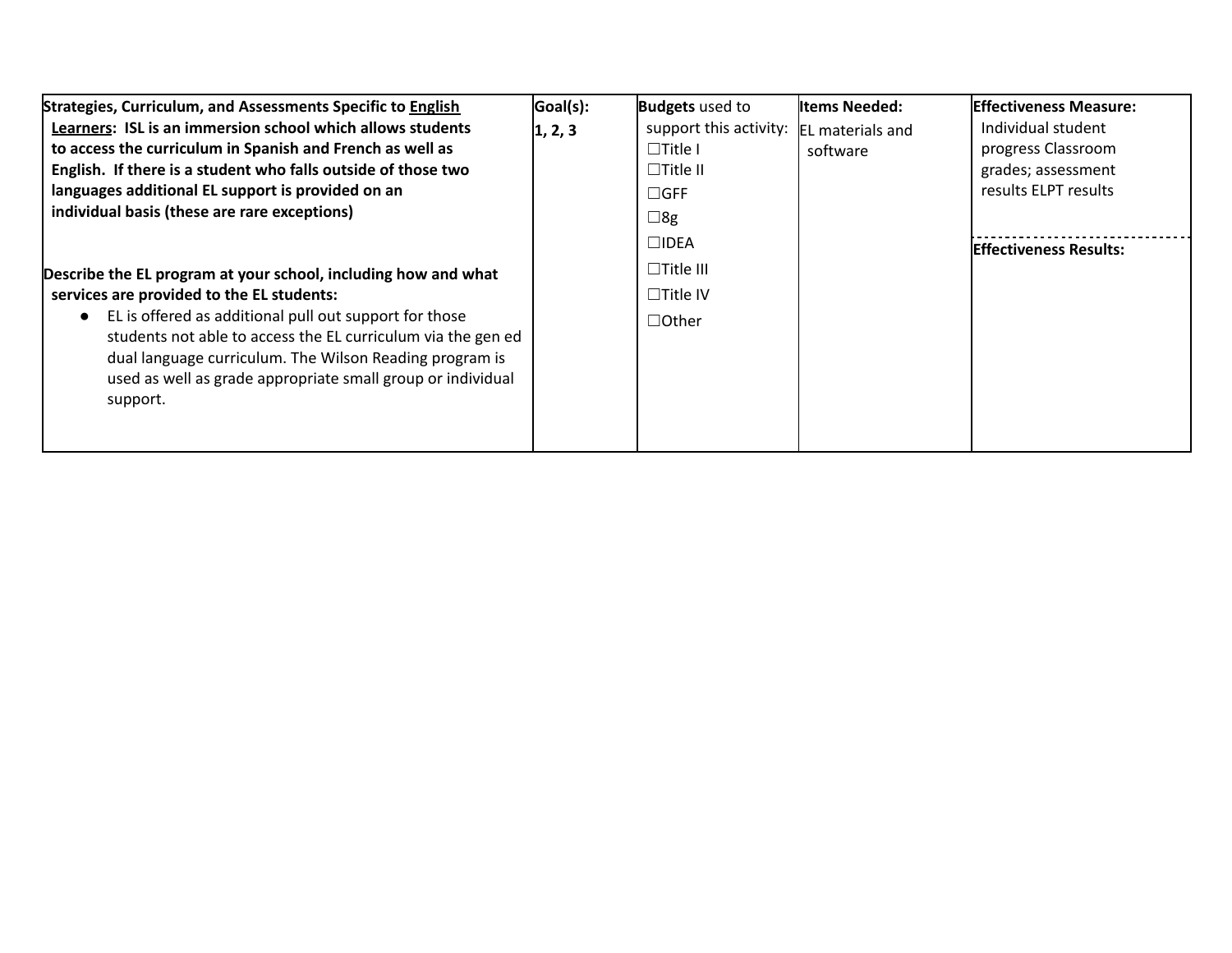| <b>Interventions for At-Risk Students</b>                                                                                                                                                                                                                                                                                                          |                      |                                                                                                                                                                                           |                                             |                                                                                                                        |  |
|----------------------------------------------------------------------------------------------------------------------------------------------------------------------------------------------------------------------------------------------------------------------------------------------------------------------------------------------------|----------------------|-------------------------------------------------------------------------------------------------------------------------------------------------------------------------------------------|---------------------------------------------|------------------------------------------------------------------------------------------------------------------------|--|
| Process for Determining Student Participation in School and<br><b>Classroom Interventions:</b><br>DIBELS, iReady, ELDA,<br>Normed teacher<br>created<br>$\bullet$<br>assessment, MTSS Process                                                                                                                                                      | Goal(s):<br> 1, 2, 3 | <b>Budgets</b> used to<br>support this activity:<br>$\Box$ Title I<br>$\Box$ Title II<br>$\Box$ GFF<br>$\Box$ 8g<br>$\square$ IDEA<br>$\Box$ Title III<br>$\Box$ Title IV<br>■ Other      | <b>Items Needed:</b><br>Assessment<br>tools | <b>Effectiveness Measure:</b><br><b>Student Assessment and</b><br>progress monitoring<br><b>Effectiveness Results:</b> |  |
| Opportunities and Interventions for Students in Need:<br>Students in need of intervention receive regular support via<br>both push-in and pull-out support services.<br>In addition, students have opportunities for study hall and<br>academic advising as part of the Advisory program.<br>Second Steps program<br>Social Workers - 4 schoolwide | Goal(s):<br>1, 2, 3  | <b>Budgets</b> used to<br>support this activity:<br>$\Box$ Title I<br>$\Box$ Title II<br>$\Box$ GFF<br>$\Box$ 8g<br>$\square$ IDEA<br>$\Box$ Title III<br>$\Box$ Title IV<br>$\Box$ Other | <b>Items Needed: S</b>                      | <b>Effectiveness Measure:</b><br><b>Student Assessment Data</b><br><b>Effectiveness Results:</b>                       |  |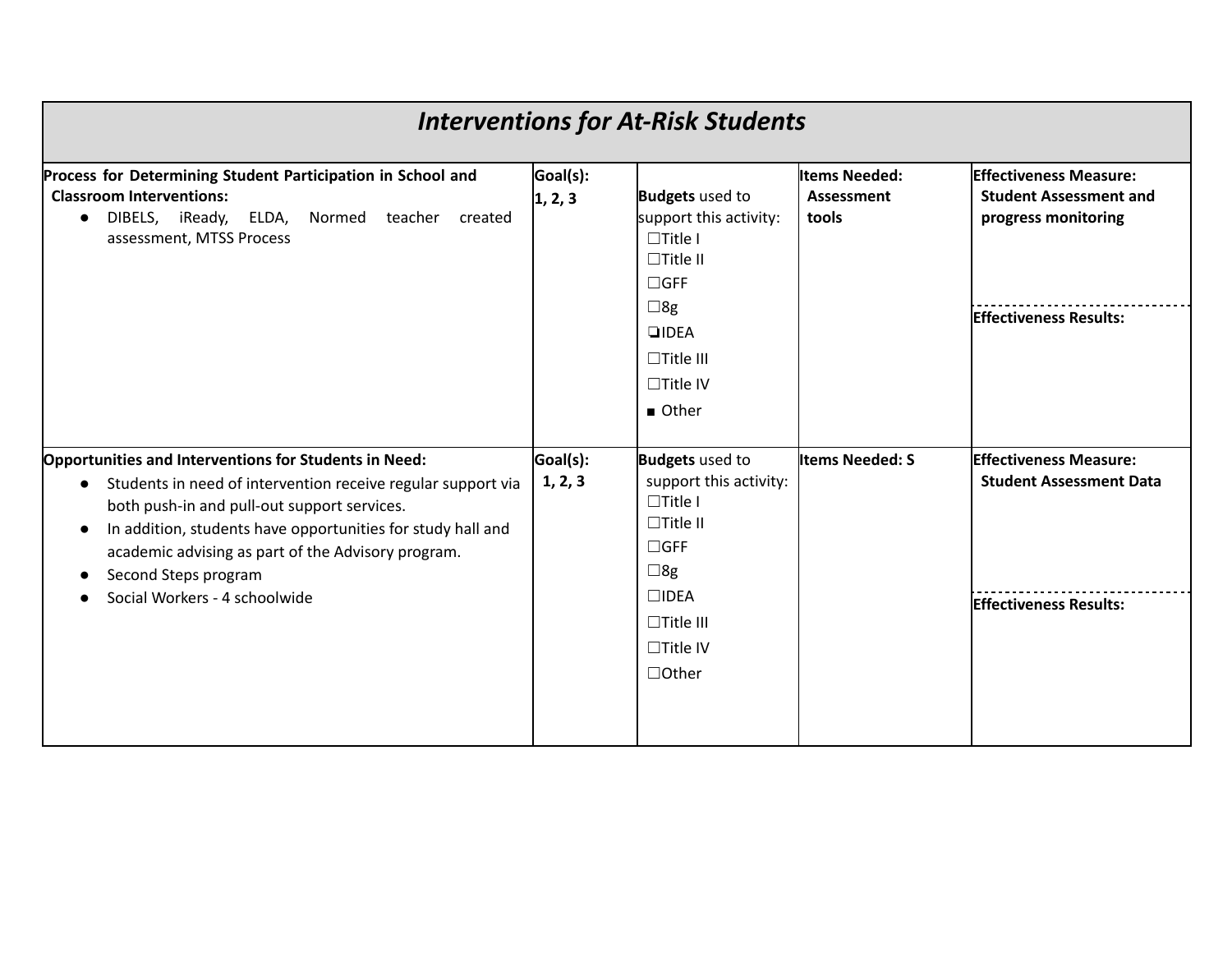| Process to Identify Students Who Are Continuing to Experience<br>Difficulty After Receiving the School and Classroom Interventions:<br><b>MTSS</b> | Goal(s):<br>1, 2, 3 | <b>Budgets</b> used to<br>support this activity:<br>$\Box$ Title I<br>$\Box$ Title II<br>$\Box$ GFF<br>$\Box$ 8g<br>$\blacksquare$ IDEA<br>$\Box$ Title III<br>$\Box$ Title IV<br>$\Box$ Other |                                                                                 | <b>Effectiveness Measure:</b><br>Student Assessment Data |
|----------------------------------------------------------------------------------------------------------------------------------------------------|---------------------|------------------------------------------------------------------------------------------------------------------------------------------------------------------------------------------------|---------------------------------------------------------------------------------|----------------------------------------------------------|
|                                                                                                                                                    |                     | ⊠IDEA<br>$\Box$ Title III<br>$\Box$ Title IV<br>$\Box$ Perkins<br>$\Box$ JAG<br>$\Box$ Bond Money<br>$\Box$ Other                                                                              | <b>IEPs and other Special</b><br><b>Education Forms and</b><br><b>Materials</b> | <b>Effectiveness Results:</b>                            |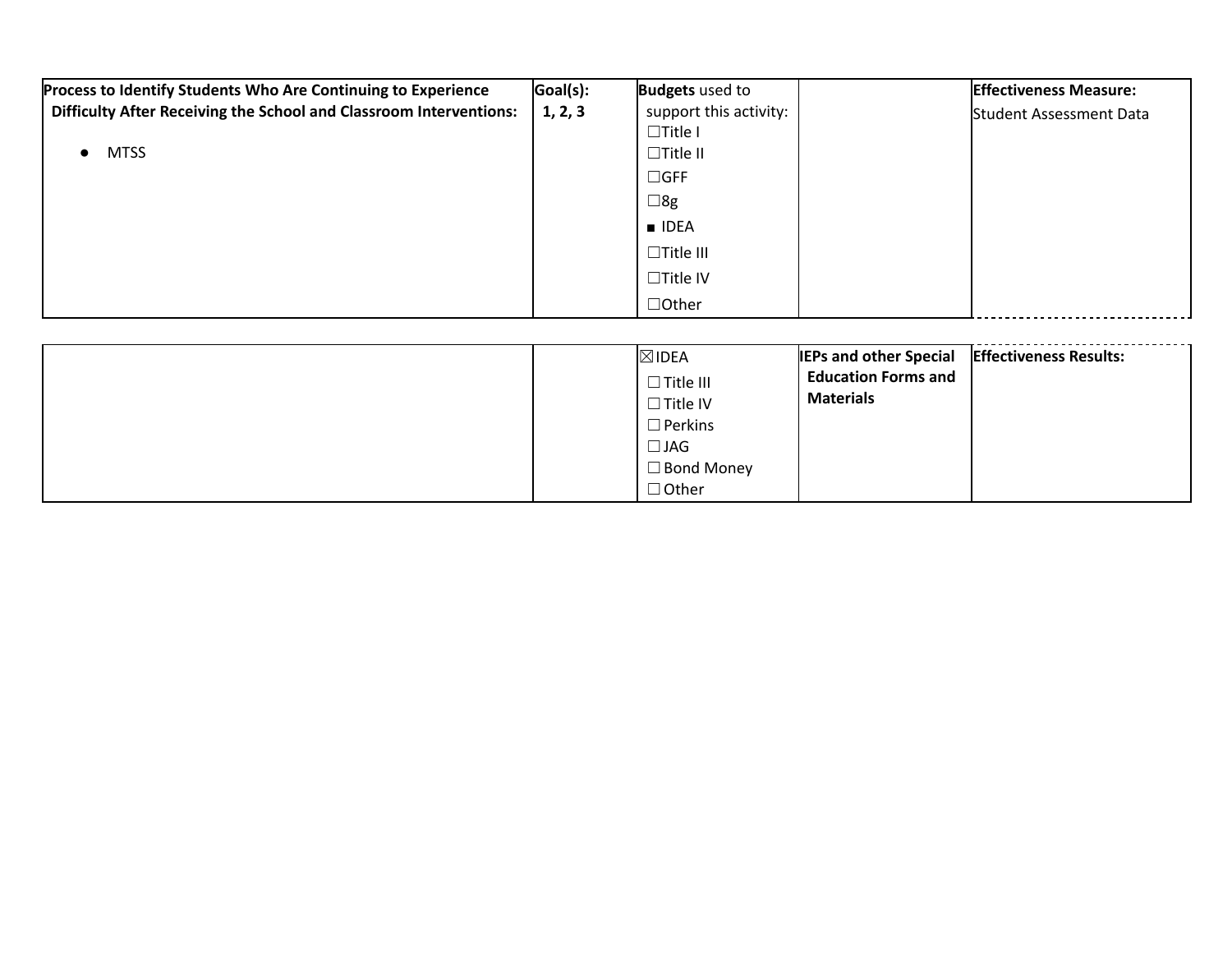| Interventions Specific to Students with Disabilities:                  | Goal(s): | <b>Budgets</b> used to | <b>Items Needed:</b> | <b>Effectiveness Measure:</b> |
|------------------------------------------------------------------------|----------|------------------------|----------------------|-------------------------------|
| Teachers use a multisensory approach to teaching and<br>$\bullet$      | 1, 2, 3  | support this activity: | <b>Materials and</b> | <b>Student Assessment</b>     |
| learning.                                                              |          | $\Box$ Title I         | supplies,            | Data; SpEd progress           |
| Students receive small group instruction to address<br>٠               |          | $\boxtimes$ GFF        | including            | reports                       |
| learning deficits.                                                     |          | $\Box$ Title II        | assistive            |                               |
| Students receive individualized instruction at their<br>$\bullet$      |          | $\Box$ LA4             | technology;          |                               |
| instructional level with accommodations and modifications              |          | ⊠IDEA                  | programs             |                               |
| as indicated in their IEP.                                             |          | $\Box$ Title III       | (Second Steps;       |                               |
| Students that qualify receive additional services such as<br>$\bullet$ |          | $\Box$ Title IV        | Watermelon,          |                               |
| Speech, adapted P.E., Occupational Therapy, and Physical               |          | $\Box$ Perkins         | etc.); Outside       |                               |
| Therapy.                                                               |          | $\Box$ JAG             | service              |                               |
| BIPs, FBA                                                              |          | $\Box$ Bond Money      | providers            |                               |
|                                                                        |          | $\Box$ Other           |                      |                               |
|                                                                        |          |                        |                      |                               |
|                                                                        |          |                        |                      |                               |
|                                                                        |          |                        |                      |                               |
|                                                                        |          |                        |                      |                               |
|                                                                        |          |                        |                      |                               |
|                                                                        |          |                        |                      |                               |
|                                                                        |          |                        |                      | <b>Effectiveness Results:</b> |
|                                                                        |          |                        |                      |                               |
|                                                                        |          |                        |                      |                               |
|                                                                        |          |                        |                      |                               |
|                                                                        |          |                        |                      |                               |
|                                                                        |          |                        |                      |                               |
|                                                                        |          |                        |                      |                               |
|                                                                        |          |                        |                      |                               |
|                                                                        |          |                        |                      |                               |
|                                                                        |          |                        |                      |                               |
|                                                                        |          |                        |                      |                               |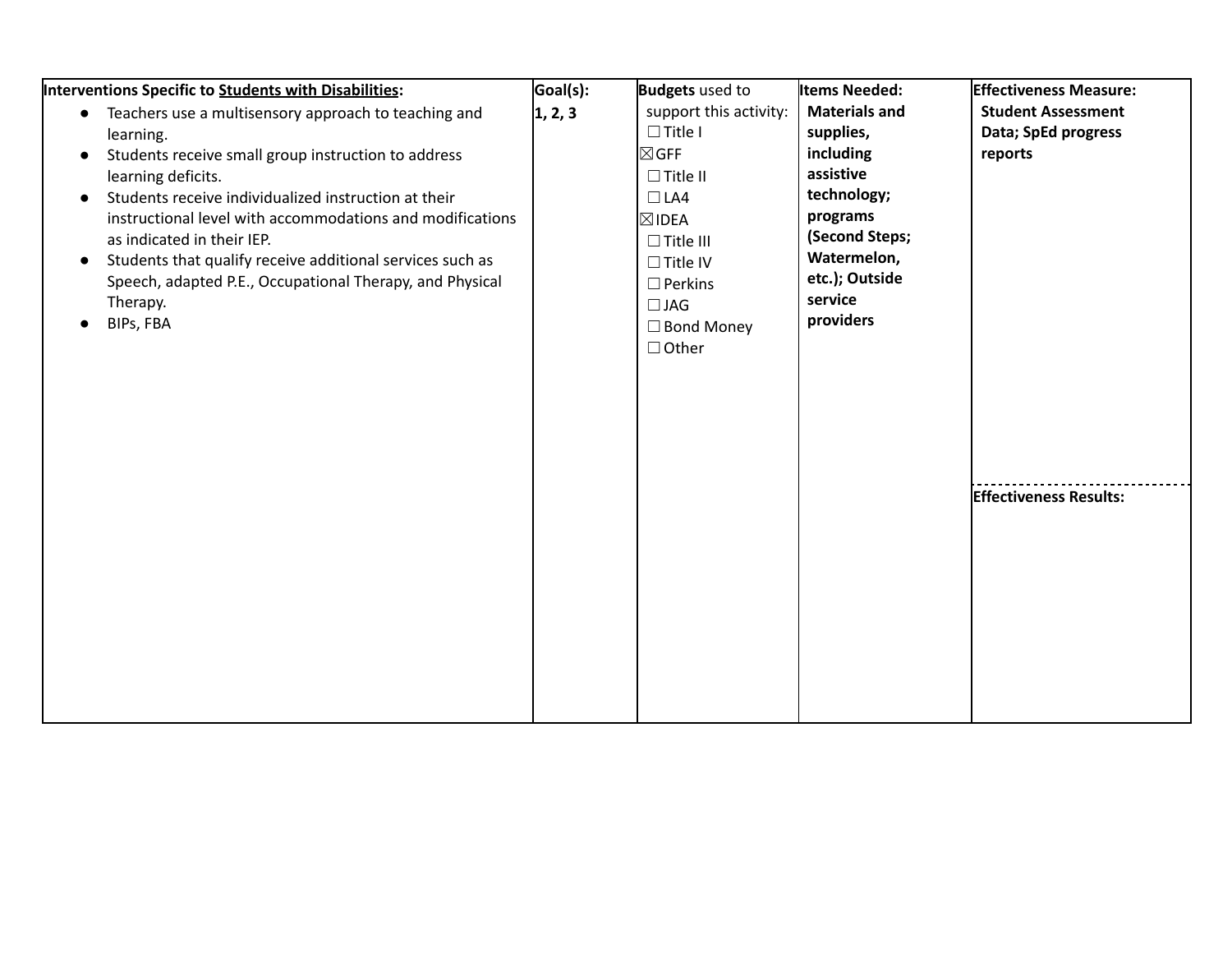| Interventions Specific to English Learners:               | Goal(s): | <b>BBudgets</b> used to | <b>Items Needed:</b> | <b>Effectiveness Measure:</b>  |
|-----------------------------------------------------------|----------|-------------------------|----------------------|--------------------------------|
| ELL students receive appropriate support as dictated by   | 1, 2, 3  | support this activity:  |                      | <b>Student Assessment Data</b> |
| their ELL plan. Students (either individually or in small |          | $\Box$ Title I          |                      |                                |
| groups are pulled out to receive tailored support).       |          | $\Box$ Title II         |                      |                                |
|                                                           |          | $\Box$ GFF              |                      |                                |
|                                                           |          | $\Box$ 8g               |                      |                                |
|                                                           |          | $\square$ IDEA          |                      | <b>Effectiveness Results:</b>  |
|                                                           |          | $\Box$ Title III        |                      |                                |
|                                                           |          | $\Box$ Title IV         |                      |                                |
|                                                           |          | $\Box$ Other            |                      |                                |

| <b>Support and Extended Learning</b>                                                                                                                                                                                                                                                                                                         |                      |                                                                                                                          |                                                                                                               |                                                                                                                            |  |
|----------------------------------------------------------------------------------------------------------------------------------------------------------------------------------------------------------------------------------------------------------------------------------------------------------------------------------------------|----------------------|--------------------------------------------------------------------------------------------------------------------------|---------------------------------------------------------------------------------------------------------------|----------------------------------------------------------------------------------------------------------------------------|--|
| Support Structures and Programs that Provide Collaborative<br>Support for Student Learning (e.g. Speech, Enrichment Classes,<br>Accelerated Classes, Kids-In-Transition, P.E., Art, Music):<br>ISL has a deep enrichment program: library, Art, Music, PE,<br>Circus Arts.<br>The school employs 3 full time SLT, 3 nurses, 5 SpEd teachers, | Goal(s):<br> 1, 2, 3 | <b>Budgets</b> used to<br>support this activity:<br>$\Box$ Title I<br>$\blacksquare$ Title II<br>$\Box$ GFF<br>$\Box$ 8g | lltems Needed:<br><b>Teachers</b><br><b>Therapists</b><br>Parent and<br><b>Community</b><br><b>Volunteers</b> | <b>Effectiveness Measure:</b><br><b>Student Assessment Data</b><br><b>Student Program</b><br>Participation Data<br>Rosters |  |
| and 4 fulltime SWs<br>Partner Milestones, KidsmArt, TLC, and SpEducation                                                                                                                                                                                                                                                                     |                      | $\blacksquare$ IDEA<br>$\Box$ Title III<br>$\blacksquare$ Title IV<br>$\Box$ Other                                       |                                                                                                               | <b>Effectiveness Results:</b>                                                                                              |  |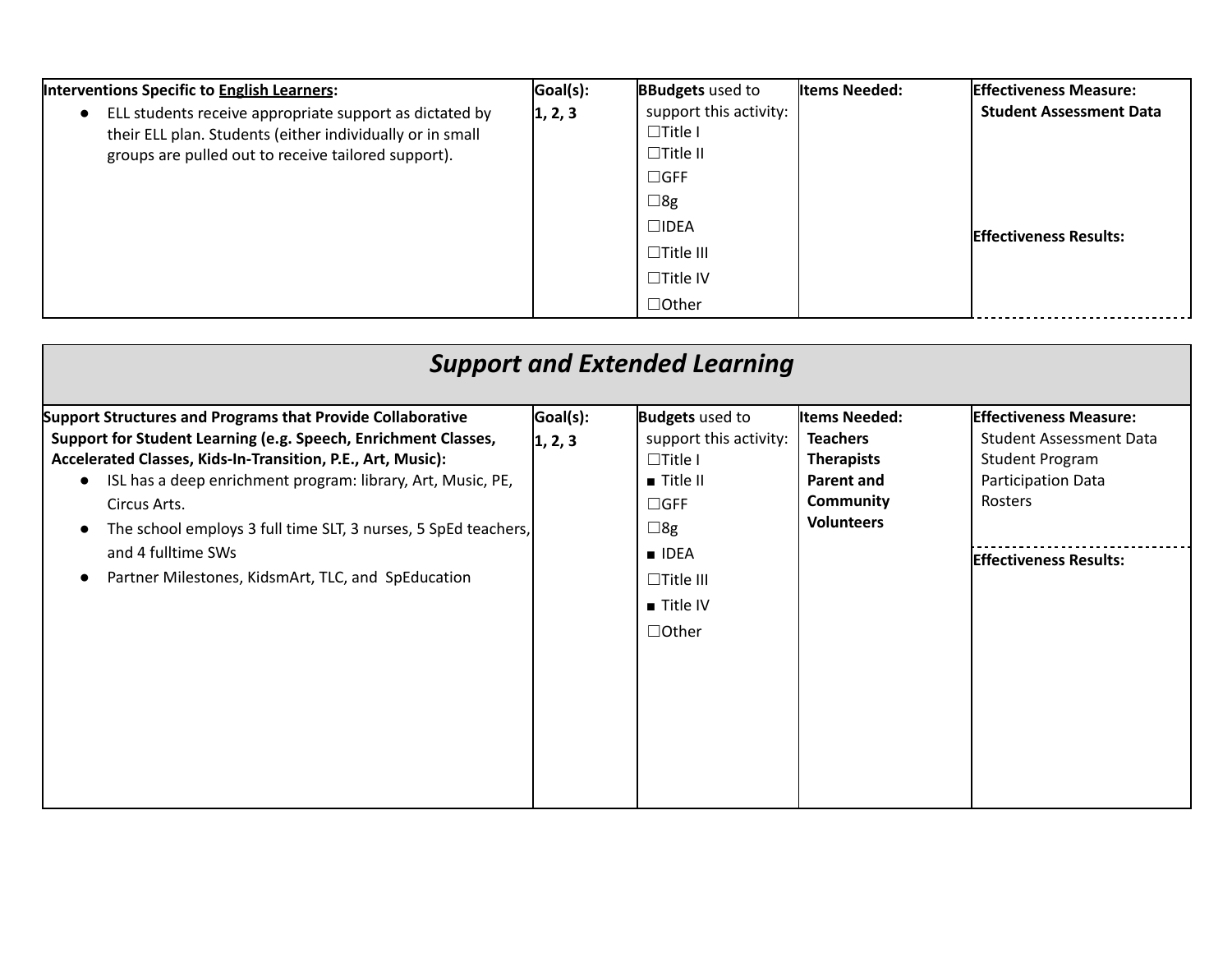| <b>Extended Learning Opportunities within and beyond the School</b>            | Goal(s): | <b>Budgets</b> used to  | <b>Items Needed:</b> | <b>Effectiveness Measure:</b>  |
|--------------------------------------------------------------------------------|----------|-------------------------|----------------------|--------------------------------|
| Day and the School Year (e.g. 21 <sup>st</sup> Century, before or after school | 1, 2, 3  | support this activity:  | <b>Community</b>     | <b>Student Assessment Data</b> |
| tutoring, field trips):                                                        |          | $\Box$ Title I          | <b>Partners</b>      | Participation Data             |
| In-house Field Trips tied to content<br>$\bullet$                              |          | $\Box$ Title II         | Parent               |                                |
| 21st Century After School Program partnership<br>٠                             |          | $\Box$ GFF              | <b>Volunteers</b>    |                                |
| T.R.E.E.<br>$\bullet$                                                          |          | $\Box$ 8g               |                      |                                |
| Goat in the Road                                                               |          | $\square$ IDEA          |                      |                                |
| ADL (Anti-Defamation League)                                                   |          | $\Box$ Title III        |                      |                                |
|                                                                                |          | $\blacksquare$ Title IV |                      |                                |
|                                                                                |          | ■ Other                 |                      | <b>Effectiveness Results:</b>  |
|                                                                                |          |                         |                      |                                |
|                                                                                |          |                         |                      |                                |
|                                                                                |          |                         |                      |                                |
|                                                                                |          |                         |                      |                                |
|                                                                                |          |                         |                      |                                |
|                                                                                |          |                         |                      |                                |
|                                                                                |          |                         |                      |                                |
|                                                                                |          |                         |                      |                                |
|                                                                                |          |                         |                      |                                |
|                                                                                |          |                         |                      |                                |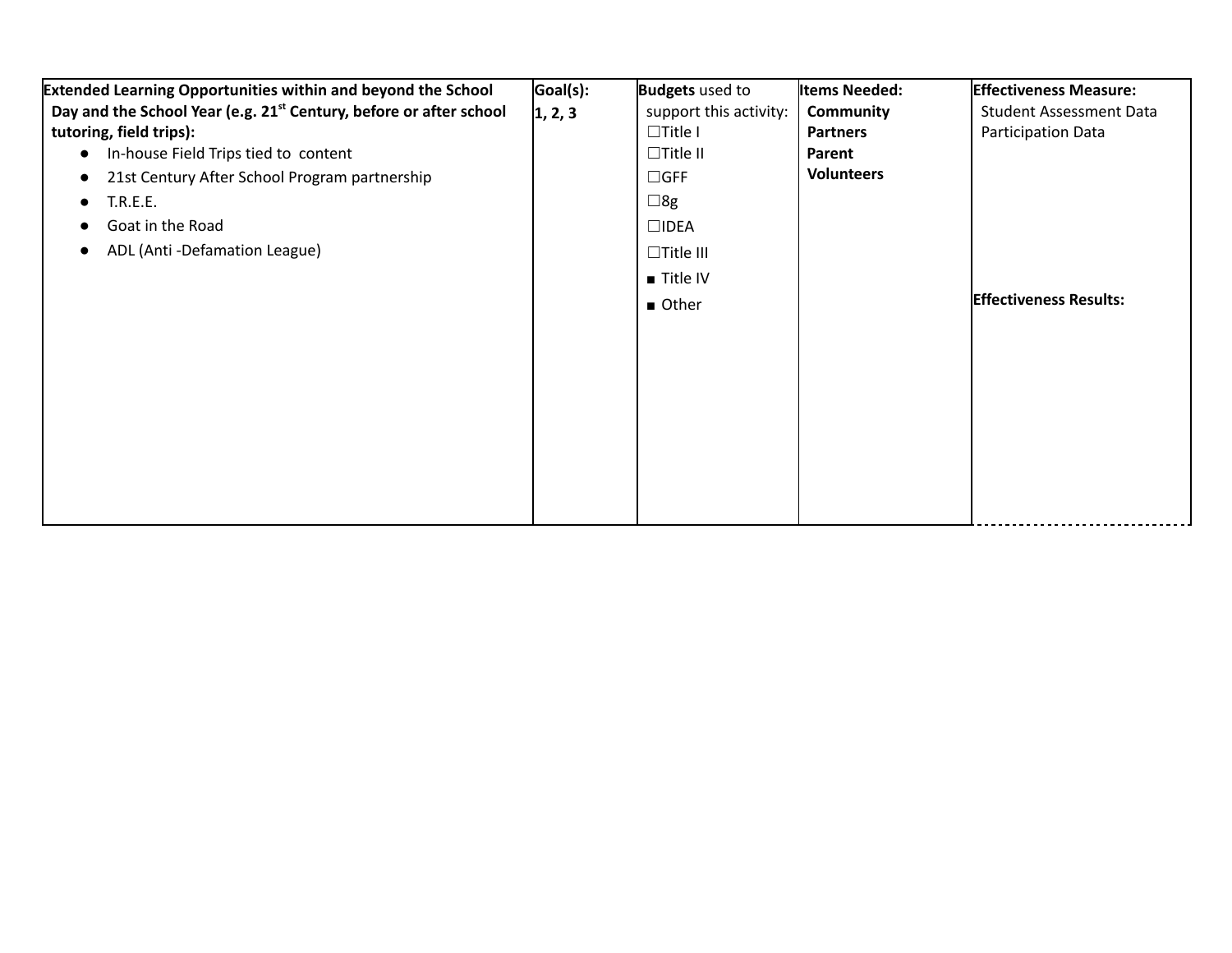# *Other Strategies and Activities to Improve Students' Skills Outside of the Academic Subject Areas*

| <b>Mental Health Provider Services:</b>                                                                                                                                                                                                                                                                                                                                                                                                                                                                                                                                                                                                                                                       | Goal(s): |                                                                                                                                                                                      | <b>Items Needed:</b>                                                                                                                             | <b>Effectiveness Measure:</b>                                                                                                                 |
|-----------------------------------------------------------------------------------------------------------------------------------------------------------------------------------------------------------------------------------------------------------------------------------------------------------------------------------------------------------------------------------------------------------------------------------------------------------------------------------------------------------------------------------------------------------------------------------------------------------------------------------------------------------------------------------------------|----------|--------------------------------------------------------------------------------------------------------------------------------------------------------------------------------------|--------------------------------------------------------------------------------------------------------------------------------------------------|-----------------------------------------------------------------------------------------------------------------------------------------------|
| Due to the transient and often unstable environments that<br>many of our school's students experience, full-time Mental<br>Health Provider (MHP)/ Social Workers will work with<br>students. This counseling will help to improve academic<br>achievement of students by helping them to develop coping<br>strategies for handling conflicts and stresses they are facing<br>in life. This will allow them to focus on their academic<br>assignments in the classroom. Students will be selected<br>through a referral process and will work with the MHP for<br>varying amounts of time dependent on need. The school's<br>administrators will monitor implementation of the MHP<br>program. | 1, 2, 3  | <b>Budgets</b> used to<br>support this activity:<br>$\Box$ Title I<br>$\Box$ Title II<br>$\Box$ GFF<br>$\Box$ 8g<br>$\square$ IDEA<br>$\Box$ Title III<br>$\Box$ Title IV<br>■ Other | MHP-<br><b>Contracts with</b><br>Milestones,<br><b>Two-Steps</b><br>etc., ADL,<br>ADA, Jewish<br>Family<br><b>Services (Teen</b><br>Life Counts) | <b>Outcomes</b><br><b>Effectiveness Results:</b>                                                                                              |
| <b>Counseling Services:</b>                                                                                                                                                                                                                                                                                                                                                                                                                                                                                                                                                                                                                                                                   | Goal(s): | <b>Budgets</b> used to                                                                                                                                                               | <b>Items Needed:</b>                                                                                                                             | <b>Effectiveness Measure:</b>                                                                                                                 |
| The School Social Workers provide individual, small<br>group, and classroom social and emotional instruction.                                                                                                                                                                                                                                                                                                                                                                                                                                                                                                                                                                                 | 1, 2, 3  | support this activity:<br>$\Box$ Title I<br>$\Box$ Title II<br>$\Box$ GFF<br>$\Box$ 8g<br>$\square$ IDEA<br>$\Box$ Title III<br>$\Box$ Title IV<br>■ Other                           |                                                                                                                                                  | Social Worker Caseloads -<br>number of students<br>released, etc. Measures<br><b>Student Assessment Data</b><br><b>Effectiveness Results:</b> |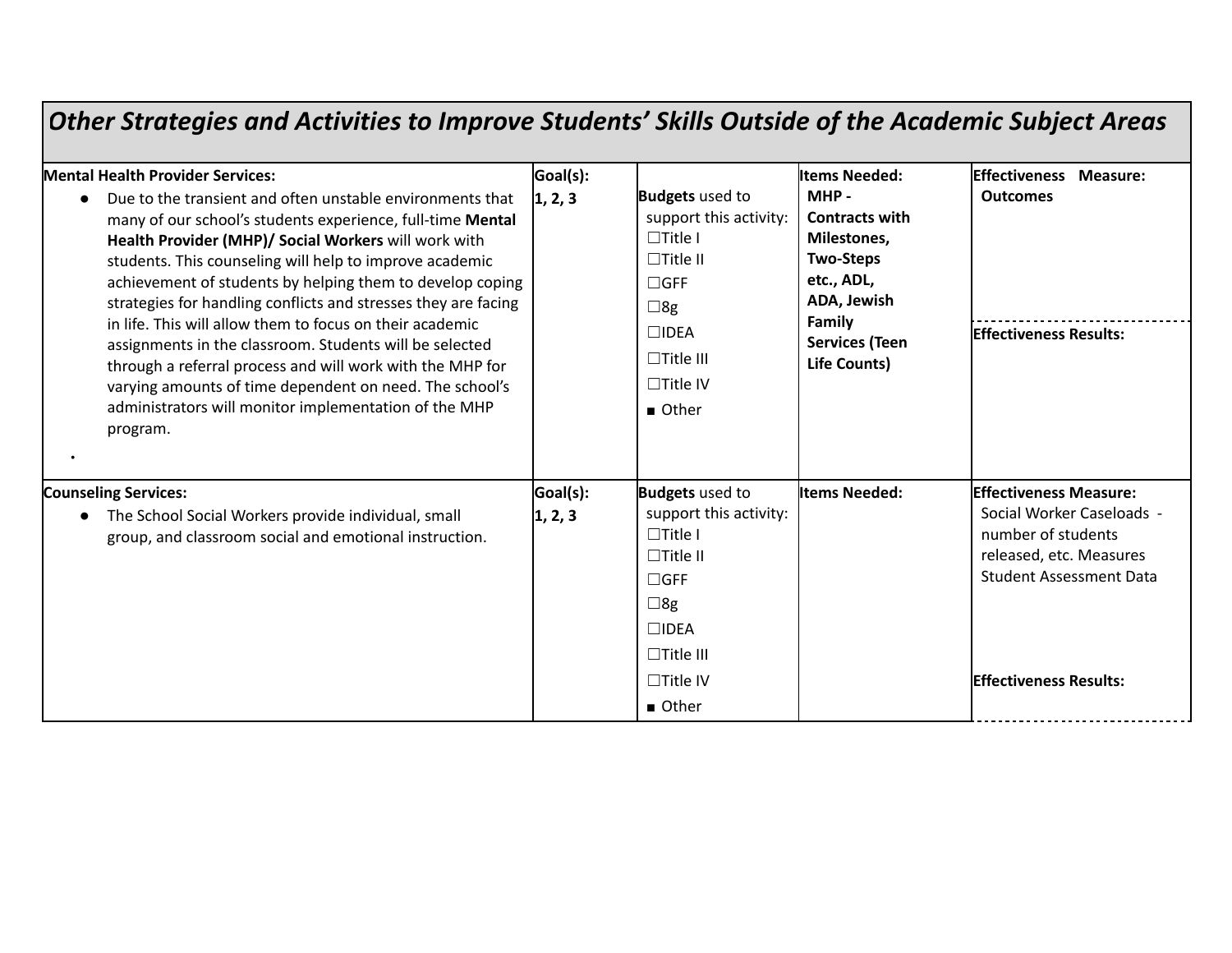| Implementation of a schoolwide tiered model to prevent and address problem behavior: |                  |                                        |                      |                               |  |
|--------------------------------------------------------------------------------------|------------------|----------------------------------------|----------------------|-------------------------------|--|
| <b>Strategies Used to Prevent and Address Problem Behavior:</b>                      | $\vert$ Goal(s): | <b>Budgets</b> used to                 | <b>Items Needed:</b> | <b>Effectiveness Measure:</b> |  |
| ISL uses a restorative justice model tied to a tiered                                | 1, 2, 3          | support this activity: <b>Positive</b> |                      | <b>Student Behavior Data</b>  |  |
| approach outlined in the school's Code of Conduct.                                   |                  | $\Box$ Title I                         | <b>Behavior PD</b>   | <b>Student Success Data</b>   |  |
|                                                                                      |                  | $\Box$ Title II                        | agenda & sign        |                               |  |
|                                                                                      |                  | $\Box$ GFF                             | in sheets            |                               |  |
|                                                                                      |                  | $\Box$ 8g                              | Discipline data      |                               |  |
|                                                                                      |                  | $\square$ IDEA                         |                      | <b>Effectiveness Results:</b> |  |
|                                                                                      |                  | $\Box$ Title III                       |                      |                               |  |
|                                                                                      |                  | $\Box$ Title IV                        |                      |                               |  |
|                                                                                      |                  | ■ Other                                |                      |                               |  |

| Strategies for Assisting Students in the Transition from One School to the Next: |                  |                        |                      |                                |  |
|----------------------------------------------------------------------------------|------------------|------------------------|----------------------|--------------------------------|--|
| Transition Activities for Incoming and Outgoing Students:                        | $\vert$ Goal(s): | <b>Budgets</b> used to | <b>Items Needed:</b> | <b>Effectiveness Measure:</b>  |  |
| Incoming-Open House                                                              | 1, 2, 3          | support this activity: | Event Schedules      | Student & Family Participation |  |
| Back to School Meet and Greet                                                    |                  | $\Box$ Title I         | & Agendas            |                                |  |
| Administrators Across Schools meet to discuss incoming                           |                  | $\Box$ Title II        |                      |                                |  |
| students, as well as, behavior and academic needs.                               |                  | $\Box$ GFF             |                      |                                |  |
| Activities at grades: 2, and 5, for campus and grade level                       |                  | $\Box$ 8g              |                      |                                |  |
| transitions                                                                      |                  | $\square$ IDEA         |                      |                                |  |
| High School Fair and parent presentation for 8th grade                           |                  | $\Box$ Title III       |                      |                                |  |
| families                                                                         |                  | $\Box$ Title IV        |                      |                                |  |
|                                                                                  |                  | ■ Other                |                      |                                |  |
|                                                                                  |                  |                        |                      |                                |  |
|                                                                                  |                  |                        |                      |                                |  |
|                                                                                  |                  |                        |                      | <b>Effectiveness Results:</b>  |  |
|                                                                                  |                  |                        |                      |                                |  |
|                                                                                  |                  |                        |                      |                                |  |
|                                                                                  |                  |                        |                      |                                |  |

\*Due to the ongoing COVID-19 pandemic, some or all of these events may be held virtually.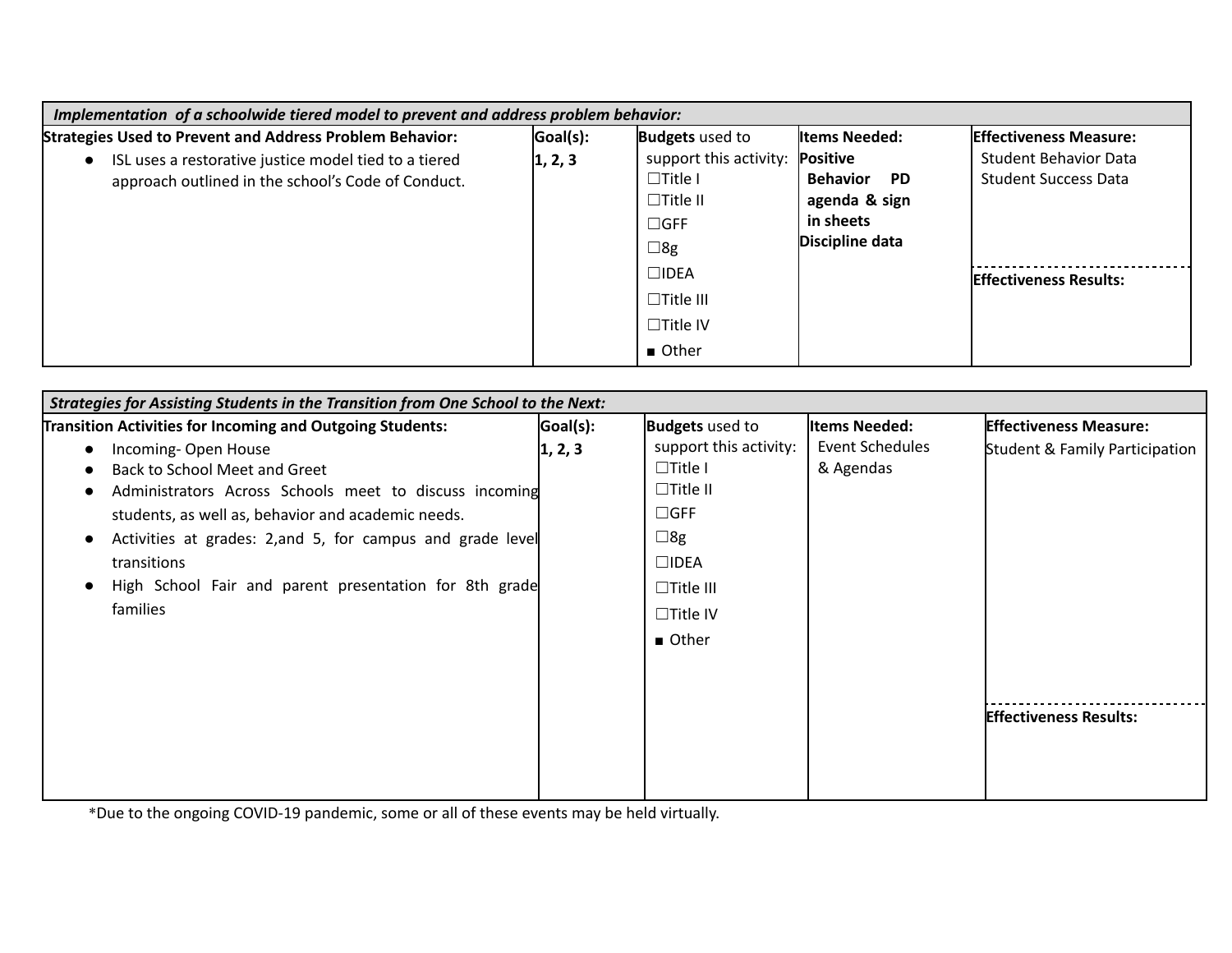# *Professional Development*

High Quality and Ongoing Professional Development for Teachers, Paraprofessionals, and Other School Personnel to Improve Instruction, Use Data from *Academic Assessments, and to Recruit and Retain Effective Teachers, Particularly in High-Needs Schools/Subjects:*

| <b>UDL</b><br><b>ANET</b><br>Eureka Math<br>LACUE<br><b>Roots Connected</b>                                                                                                                                                                                                                                                                                                | Goal(s):<br>1, 2, 3  | <b>Budgets</b> used to<br>support this activity:<br>$\Box$ Title I<br>$\blacksquare$ Title II<br>$\Box$ GFF<br>$\Box$ 8g<br>$\square$ IDEA<br>$\Box$ Title III<br>$\Box$ Title IV<br>$\Box$ Other | <b>Items Needed:</b>             | <b>Effectiveness Measure:</b><br>Assessment Data,<br>Teacher Sign-in<br>Documentation<br><b>Effectiveness Results:</b>                                         |
|----------------------------------------------------------------------------------------------------------------------------------------------------------------------------------------------------------------------------------------------------------------------------------------------------------------------------------------------------------------------------|----------------------|---------------------------------------------------------------------------------------------------------------------------------------------------------------------------------------------------|----------------------------------|----------------------------------------------------------------------------------------------------------------------------------------------------------------|
| <b>Other Professional Development:</b><br>Handle with Care<br>DELF and DELE certification<br>State P.E. conference<br><b>Standards Institute</b><br>Language Immersion Workshops such as ACPI congress<br>Orff Certification<br>Center for Restorative Approaches-Introduction to<br>Restorative Approaches and Addressing Racism<br>Together (A.R.T)<br>Positive Behavior | Goal(s):<br> 1, 2, 3 | <b>Budgets</b> used to<br>support this activity:<br>$\Box$ Title I<br>$\blacksquare$ Title II<br>$\Box$ GFF<br>$\Box$ 8g<br>$\Box$ IDEA<br>$\Box$ Title III<br>$\Box$ Title IV<br>$\Box$ Other    | <b>Items Needed:</b><br>Resource | <b>Effectiveness Measure:</b><br><b>Student Assessment Data</b><br>Teacher Sign-in Sheets and<br><b>Training Certificates</b><br><b>Effectiveness Results:</b> |

**Recruit Effective Teachers, Particularly in High Needs Subjects/Schools:**

- Teacher Praxis
- Tuition reimbursement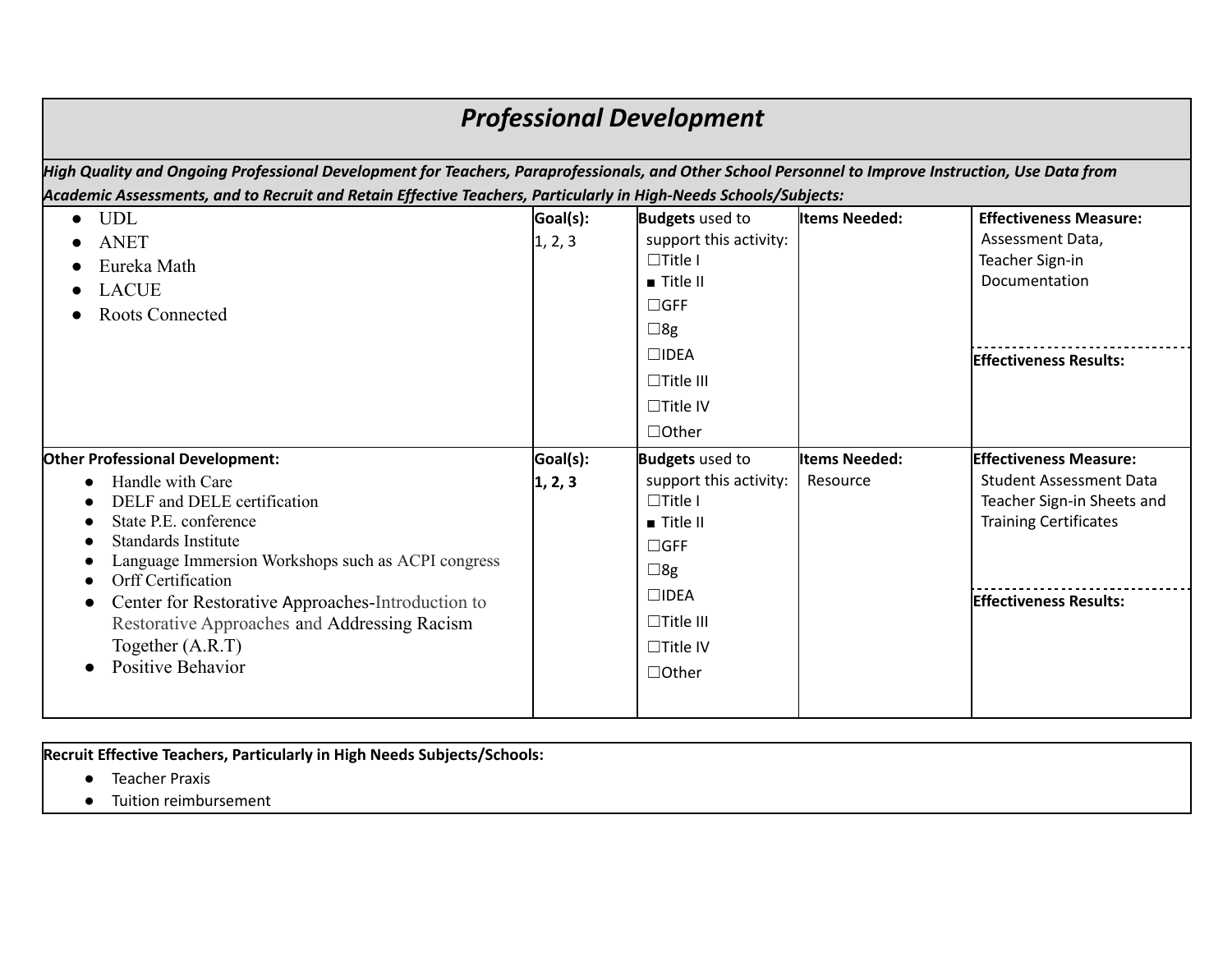● Certification renewals

*CCoordination and Integration of Federal, State, and Local Resources, Services, and Programs:*

### **McKinney Vento:**

● All homeless students receive all services for which they are eligible at their school site through Title I, Title III, Food Services, IDEA, and McKinney Vento funds.

### **Food Services:**

● All students whose income qualifies them for free/reduced meals participate in the federal food service program.

### **Special Education:**

● Identified students with disabilities receive all services specified on their IEP through a combination of GFF, IDEA, Title I, or Title III funding.

# **English as a Second Language (ESL):**

● Identified LEP students receive services from teachers or paraprofessionals at their school site. These services are paid for through GFF, Title I, Title III, and Title III Immigrant Funds.

# **21 st Century Programs:**

● Students in participating schools apply to attend the 21<sup>st</sup> Century afterschool programs during the school year and during the summer.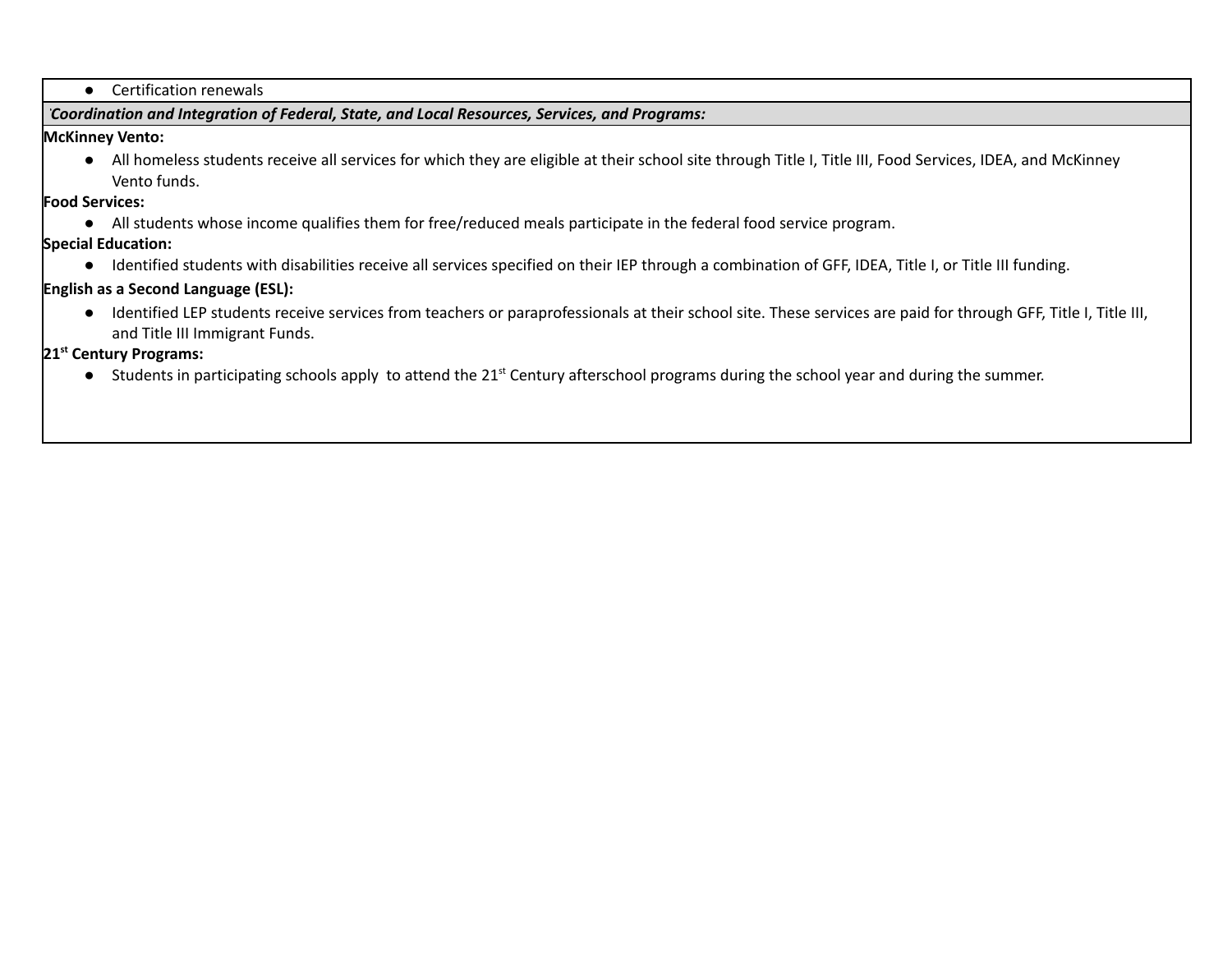# **4. Regular Monitoring and SIP Revision**

- The SIP remains in effect for the duration of the school year, except the plan and its implementation shall be regularly monitored and revised as necessary based on student needs to ensure that all students are provided opportunities to meet the challenging State academic standards.
- The school will annually evaluate the implementation of, and results achieved by, the schoolwide program using data from the State's annual assessments and other indicators of academic achievement to determine whether the plan has been effective in increasing achievement of students in meeting the State's academic standards, particularly for those students who had been furthest from achieving the standards. The school will revise the plan, as necessary, based on the results of the evaluation, to ensure continuous improvement of students in the schoolwide *program.*

Describe how and when the SIP is monitored during the school year using multiple types of data including diagnostic, interim, and summative assessment, in order to evaluate instructional practices, determine patterns of student achievement, and make necessary adjustments to increase student learning across **grade levels, content areas, claims/subclaims, and subgroups:**

- Student interim benchmark assessment data will be monitored during data analysis meetings that will drive instruction and determine intervention needs for individual students.
- Teachers will use weekly, monthly, and unit testing to monitor student success towards identified goals.
- SLT results will be used to determine student academic success in Social Studies and Math.
- Special Education teachers will analyze student assessment data and growth towards IEP goals to determine student success and to drive revision of IEP goals for individual students.
- 2021 LEAP test scores will be used to evaluate goals and drive the design of new goals.
- All student data will be used to determine the success of the 3 SIP goals identified for this school year.

Describe how and when the SIP Committee will meet and discuss school programs implemented, as outlined in the SIP, to determine effectiveness and to **assist in planning for the upcoming school year:**

• The SIP Team will meet in November 2021 and May 2022 to analyze overall student data as well as student programs that were implemented this **school year.**

Describe how and when the evaluation results of the SIP are reported to the school's stakeholders (faculty, staff, parents/families, and community members):

● Our SIP evaluation results will be reported during the 2021/2022 school year once LEAP scores are in and can be analyzed. The results will be reported through Coffee and Croissant meetings and through a SIP information sheet distributed to families.